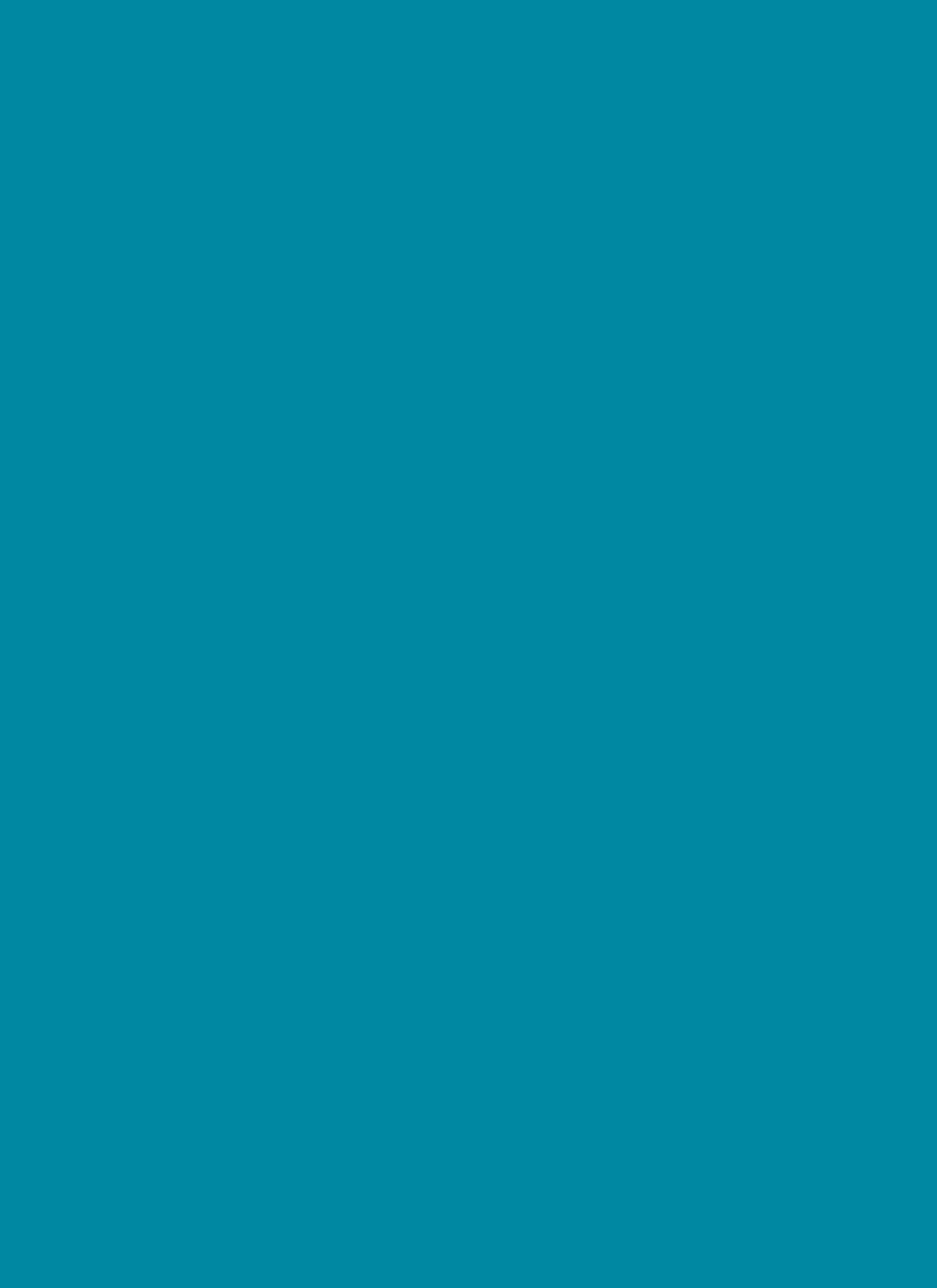# **CONTENTS**

This booklet contains the main points of the publication *The State of World Fisheries and Aquaculture 2018.* The numbering of the tables and figures corresponds to this publication.

#### [FOREWORD](#page-3-0) 4

#### PART 1 WORLD REVIEW [7](#page-6-0)

|    | $\blacktriangleright$ Figure 1     | 7  |
|----|------------------------------------|----|
| l. | Capture fisheries production       | 8  |
|    | $\triangleright$ Table 1           | 8  |
|    | 2. Aquaculture production          | 9  |
|    | $\triangleright$ Figure 5          | 9  |
| 3. | <b>Fishers and fish farmers</b>    | 10 |
|    | $\triangleright$ Table 11          | 11 |
| 4. | The fishing fleet                  | 11 |
|    | 5. The status of fishery resources | 12 |
|    | $\triangleright$ Figure 14         | 12 |
| 6. | Fish utilization and processing    | 13 |
| 7  | <b>Fish trade and commodities</b>  | 13 |
|    | $\blacktriangleright$ Figure 21    | 14 |
| 8. | <b>Fish consumption</b>            | 15 |
|    | $\blacktriangleright$ Figure 29    | 16 |
|    | $\blacktriangleright$ Figure 2     | 17 |
| 9. | Governance and policy              | 17 |
|    | $\blacktriangleright$ Figure 32    | 18 |

#### PART 2 FAO FISHERIES AND AQUACULTURE IN ACTIO[N](#page-6-0) 19

| <b>Combatting illegal, unreported</b>               |    |
|-----------------------------------------------------|----|
| and unregulated fishing: global developments        | 19 |
| Implementation of the Port State Measures Agreement | 20 |
| Global Record of Fishing Vessels, Refrigerated      |    |
| <b>Transport Vessels</b>                            | 20 |
| Catch documentation schemes                         | 20 |

#### PART 3 HIGHLIGHTS OF ONGOING STUDIE[S](#page-6-0) 21

| Climate change impacts and responses<br>Assessing climate change impacts for fisheries            |          |  |  |  |
|---------------------------------------------------------------------------------------------------|----------|--|--|--|
| and aguaculture                                                                                   | 21       |  |  |  |
| $\blacktriangleright$ Figure 39<br>Adaptation concepts and tools                                  | 22<br>23 |  |  |  |
| Guiding countries on the integration of fisheries<br>and aquaculture in National Adaptation Plans | 23       |  |  |  |

#### PART 4

# OUTLOOK AND EMERGING ISSUES [2](#page-6-0)4

| Projections of fisheries, aquaculture and markets<br><b>Baseline projections</b><br>$\blacktriangleright$ Figure 50 |    |
|---------------------------------------------------------------------------------------------------------------------|----|
|                                                                                                                     | 25 |
| Summary of main outcomes from the projections                                                                       | 26 |

÷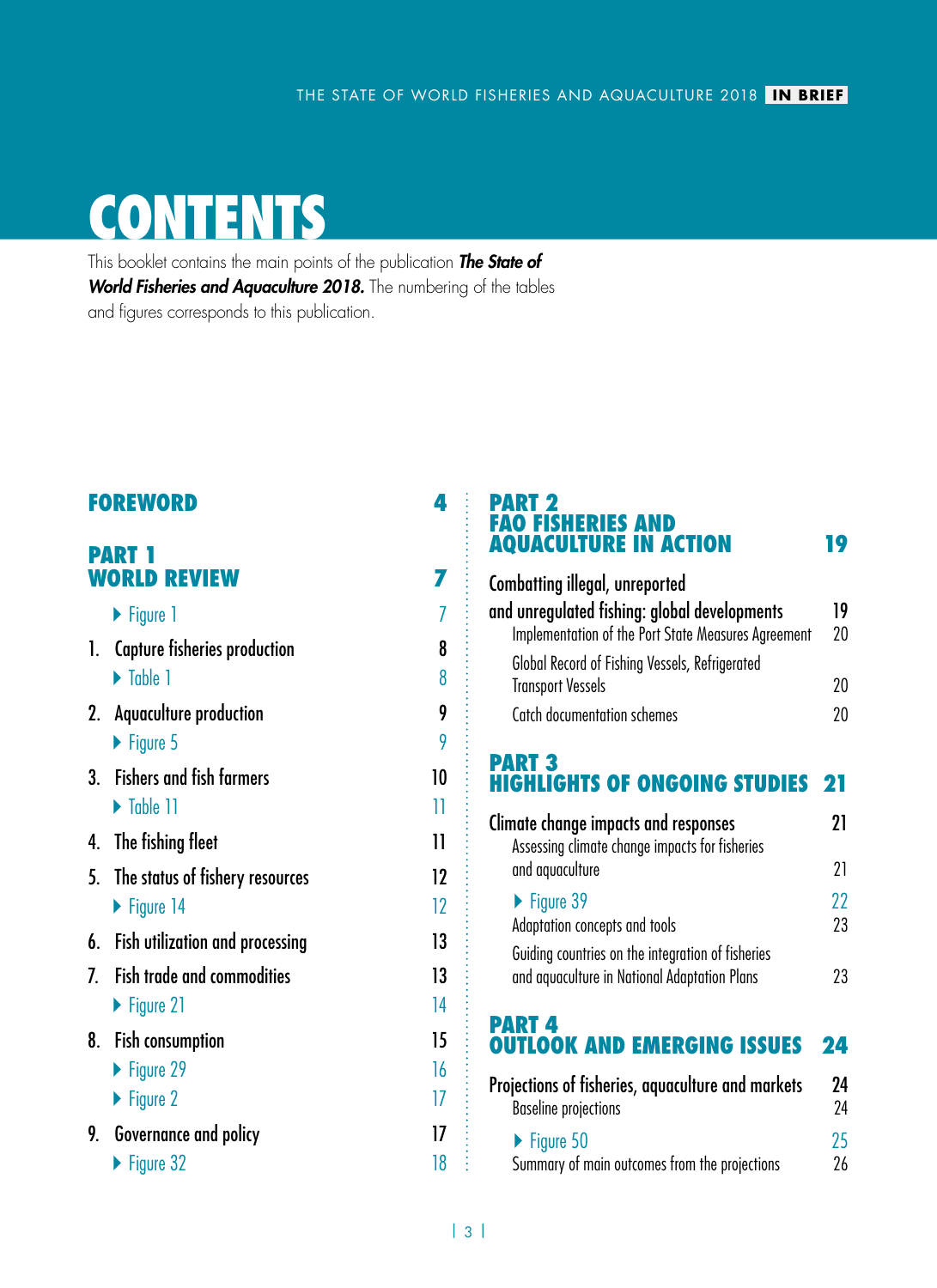# <span id="page-3-0"></span>FOREWORD

Iman societies face the enormous challenge of having to provide food and livelihoods to a population well in excess of 9 billion people by the middle of the twenty-first century, while addressing the disproportionate impac livelihoods to a population well in excess of 9 billion people by the middle of the twenty-first century, while addressing the disproportionate impacts of climate change and environmental degradation on the resource base. The United Nations' 2030 Agenda for Sustainable transformative and integrative approach to shift the world on to a sustainable and

resilient path that leaves no one behind.

Food and agriculture are key to achieving the entire set of SDGs, and many SDGs are directly relevant to fisheries and aquaculture, in particular SDG 14 (Conserve and sustainably use the oceans, seas and marine resources for sustainable development). Galvanized by public and political attention, in June 2017 the United Nations convened a high-level Ocean Conference in New York to support the implementation of SDG 14. This event was shortly followed by the appointment of Peter Thomson of Fiji as the UN Secretary-General's Special Envoy for the Ocean and the launch of the Communities of Ocean Action, an initiative to track and build on the over 1 400 voluntary commitments registered and announced at the Ocean Conference.

The global momentum on SDG implementation has framed much of the international discourse since the publication of the 2016 edition of *The State of World Fisheries and Aquaculture.* I would particularly highlight the specific SDG 14 target of ending illegal, unreported and unregulated (IUU) fishing by 2020. On 5 June 2016, the Agreement on Port State Measures to Prevent, Deter and Eliminate Illegal, Unreported and Unregulated Fishing (PSMA) entered into force. The first operational version of the Global Record of Fishing Vessels, Refrigerated Transport Vessels and Supply Vessels (Global Record), a phased and collaborative global initiative to make available certified vessel data from State authorities, was launched in 2017. The FAO Voluntary Guidelines on Catch Documentation Schemes for wild-captured fish caught for commercial purposes was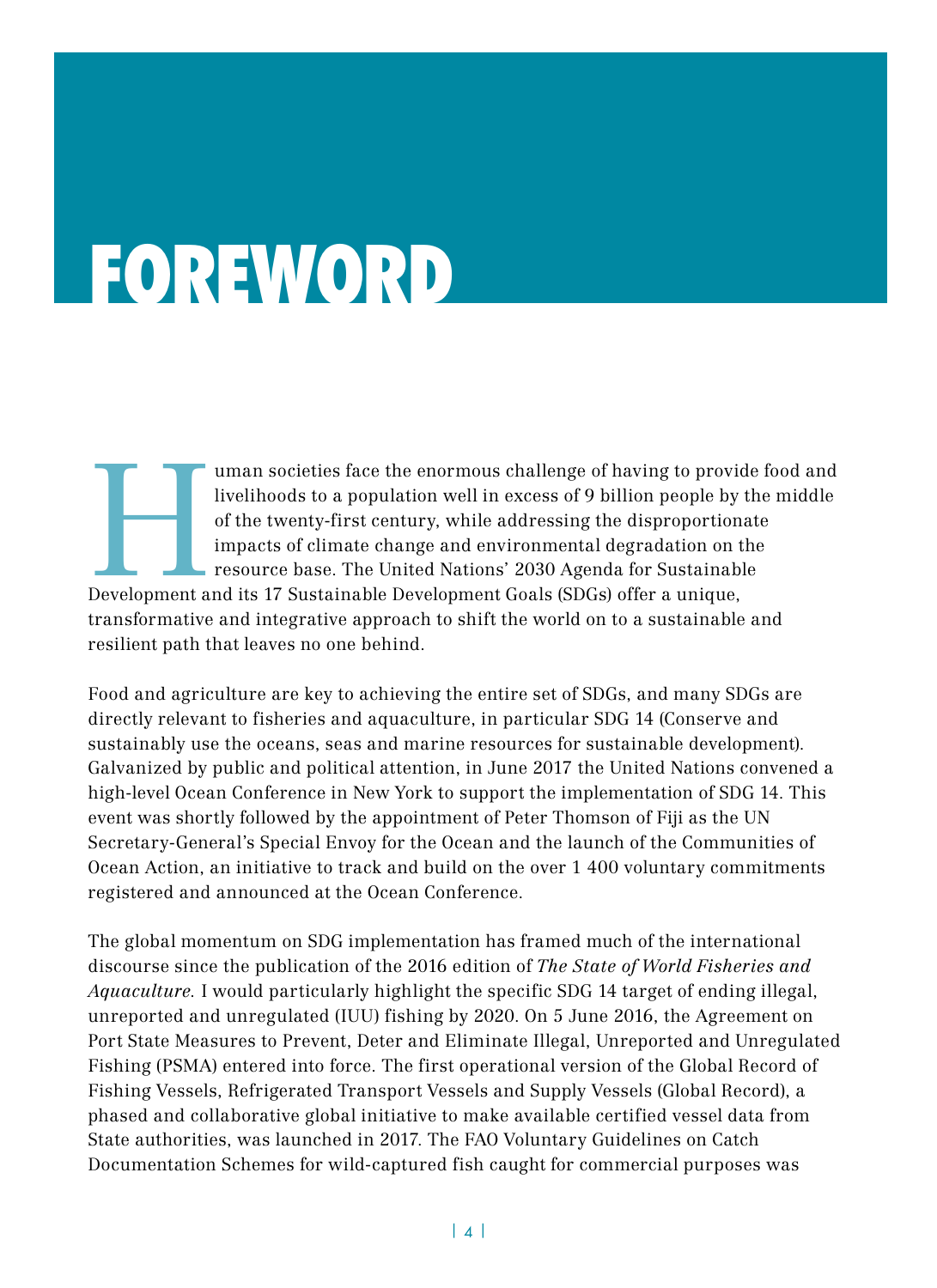approved in July 2017, while the FAO Guidelines for the Marking of Fishing Gear to assist in the prevention of abandoned, lost or otherwise discarded fishing gear and its harmful impacts will be tabled for approval at the 2018 session of the FAO Committee on Fisheries. The successful implementation of PSMA, the Global Record and these voluntary guidelines will mark a turning point in the fight against IUU fishing and in favour of the long-term conservation and sustainable use of living marine resources.

The Paris Agreement of the United Nations Framework Convention on Climate Change (UNFCCC), which came into force on 4 November 2016, has also become omnipresent in the international discourse on oceans. The agreement, which aims at keeping the global temperature rise this century well below 2 °C above pre-industrial levels, recognizes the fundamental priority of safeguarding food security and ending hunger. As co-leader of the UNFCCC Oceans Action Agenda, and in support of the Koronivia Joint Work on Agriculture launched at the twenty-third Conference of the Parties to UNFCCC (COP 23), FAO has elevated recognition of the essential role of fisheries and aquaculture for food security and nutrition in the context of climate change, especially in the developing world.

*The State of World Fisheries and Aquaculture 2018* highlights the critical importance of fisheries and aquaculture for the food, nutrition and employment of millions of people, many of whom struggle to maintain reasonable livelihoods. Total fish production in 2016 reached an all-time high of 171 million tonnes, of which 88 percent was utilized for direct human consumption, thanks to relatively stable capture fisheries production, reduced wastage and continued aquaculture growth. This production resulted in a record-high per capita consumption of 20.3 kg in 2016. Since 1961 the annual global growth in fish consumption has been twice as high as population growth, demonstrating that the fisheries sector is crucial in meeting FAO's goal of a world without hunger and malnutrition. While annual growth of aquaculture has declined in recent years, significant double-digit growth is still recorded in some countries, particularly in Africa and Asia. The sector's contribution to economic growth and the fight against poverty is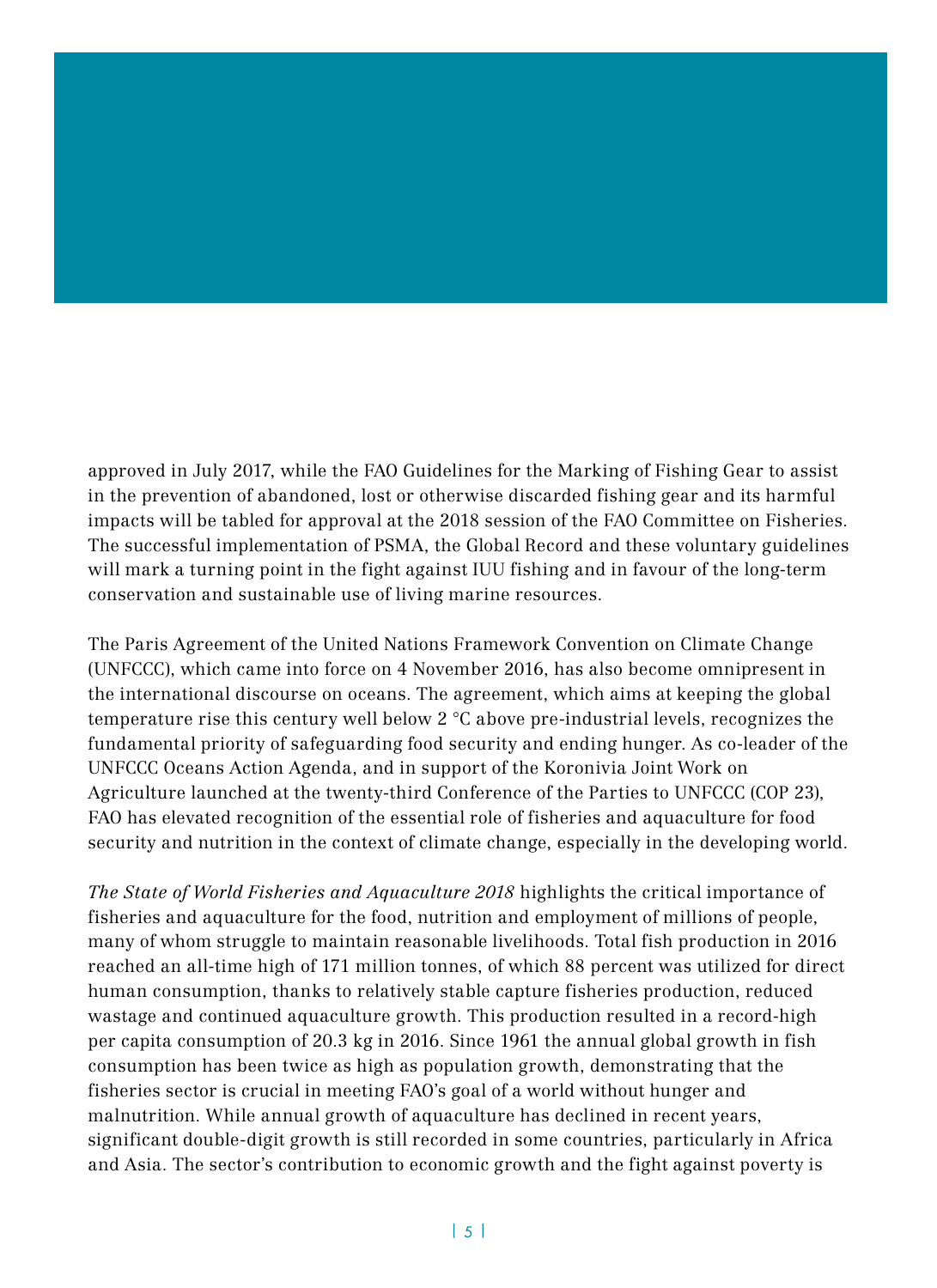growing. Strengthened demand and higher prices increased the value of global fish exports in 2017 to USD 152 billion, 54 percent originating from developing countries.

The fisheries and aquaculture sector is not without challenges, however, including the need to reduce the percentage of fish stocks fished beyond biological sustainability, currently 33.1 percent; to ensure that biosecurity and animal disease challenges are tackled successfully; and to maintain complete and accurate national statistics in support of policy development and implementation. These and other challenges engendered FAO's Blue Growth Initiative, an innovative, integrated and multisectoral approach to the management of aquatic resources aimed at maximizing the ecosystem goods and services obtained from the use of oceans, inland waters and wetlands, while also providing social and economic benefits.

*The State of World Fisheries and Aquaculture* is the only publication of its kind, providing technical insight and factual information on a sector increasingly recognized as crucial for societal success. In addition to reporting major trends and patterns observed in global fisheries and aquaculture, this edition scans the horizon for new and upcoming areas that need to be considered if we are to manage aquatic resources sustainably into the future, including cooperation through regional fisheries bodies and advances such as blockchain technology, to ensure that in delivering the SDGs we tackle the root causes of poverty and hunger while building a fairer society that leaves no one behind.

Previous editions have been accessed on the Internet well over 1 500 times a day. I hope this edition will have the same quantitative and qualitative impact, making a valuable contribution to help meet the challenges of the twenty-first century.

José Graziano da Silva FAO Director-General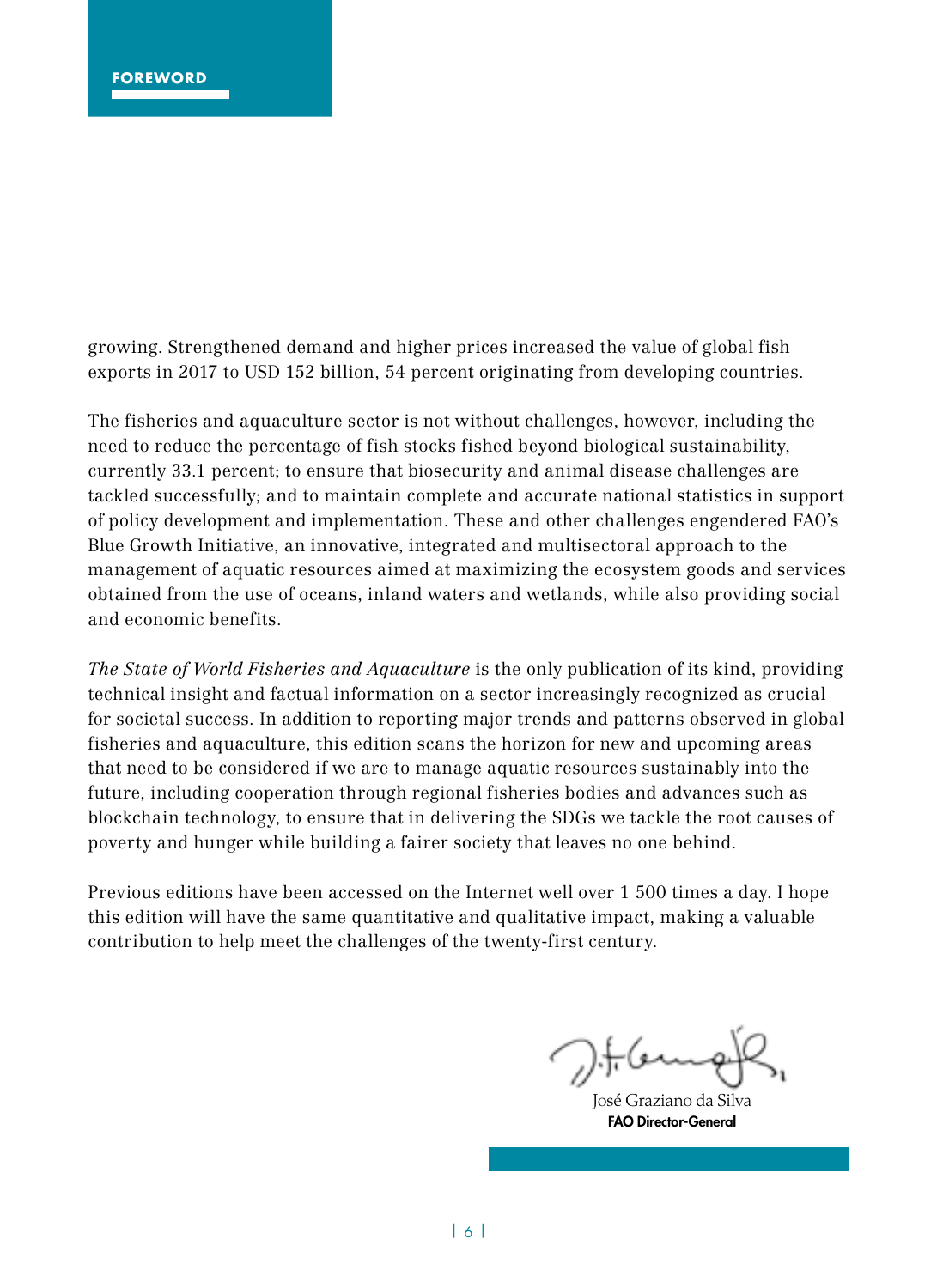<span id="page-6-0"></span>

The world review in Part 1<br>of *The State of World<br>Fisheries and Aquaculture<br>2018* presents FAO's<br>official world fishery and<br>aquaculture statistics. of *The State of World Fisheries and Aquaculture 2018* presents FAO's official world fishery and aquaculture statistics.

FIGURE 1

Global fish production<sup>1</sup>  $\rm peaked$  at about 171 million tonnes in 2016, with

aquaculture representing 47 percent of the total and 53 percent if non-food uses (including reduction to fishmeal and fish oil) are excluded. With capture fishery production relatively static since the late 1980s, aquaculture has been responsible for the continuing impressive growth in the supply of fish for human consumption.

1 Unless otherwise specified, throughout this publication, the term "fish" indicates fish, crustaceans, molluscs and other aquatic animals, but excludes aquatic mammals, crocodiles, caimans, seaweeds and other aquatic plants.



#### WORLD CAPTURE FISHERIES AND AQUACULTURE PRODUCTION

NOTE: Excludes aquatic mammals, crocodiles, alligators and caimans, seaweeds and other aquatic plants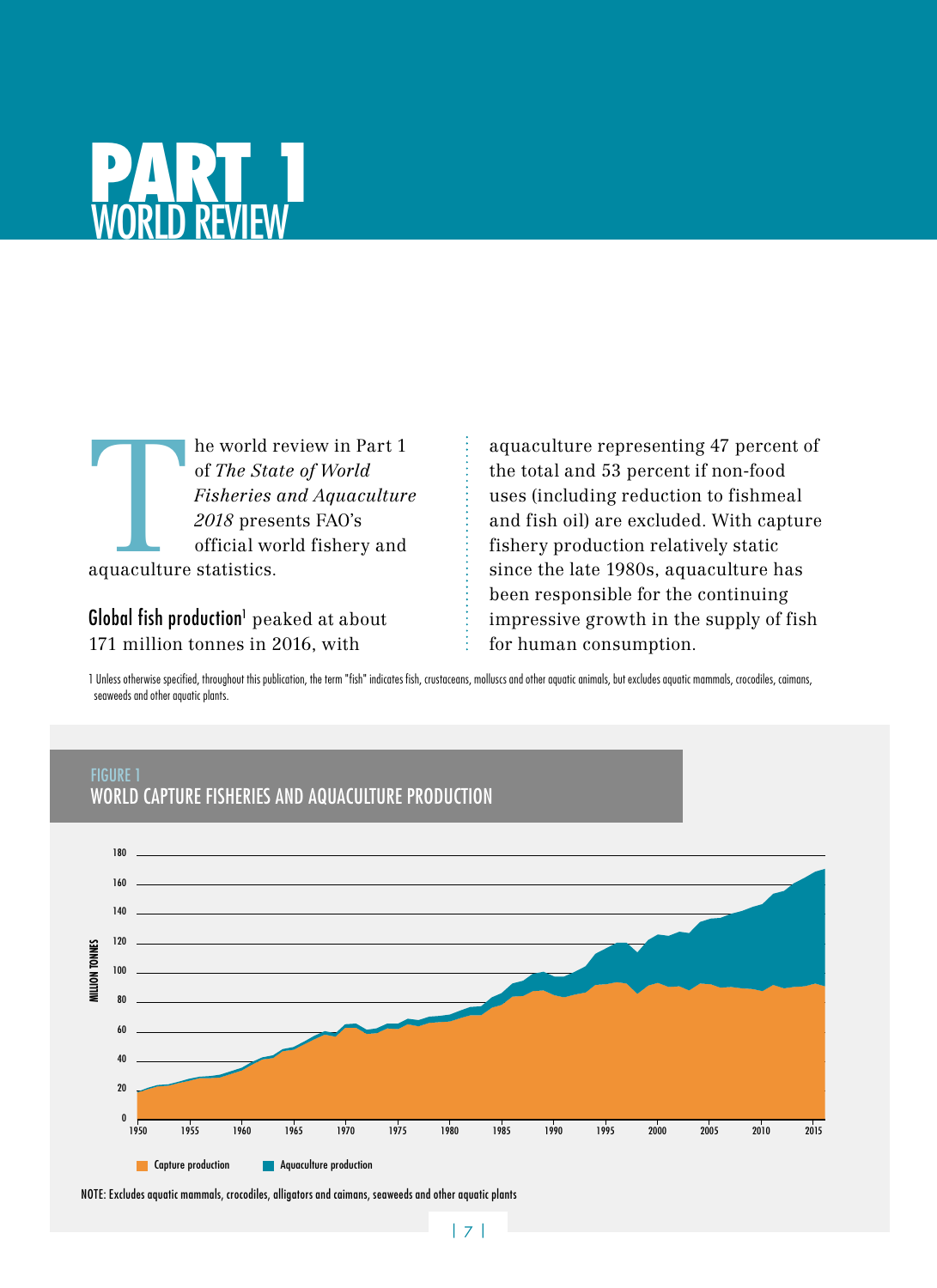TABLE 1

#### 1. CAPTURE FISHERIES PRODUCTION

Global total capture fisheries production, as derived from the FAO capture database, was 90.9 million tonnes in 2016, a small decrease in comparison to the two previous years. World total marine catch was 81.2 million tonnes in 2015 and 79.3 million tonnes in 2016. Catches of anchoveta (*Engraulis ringens*) by Peru and Chile, which are often substantial yet highly variable because of the influence of El Niño, accounted for 1.1 million tonnes of this decrease (Tables 2 and 3). Decreasing catches affected 64 percent of the 25 top producer countries, but only 37 percent of the remaining 170 countries

Total marine catches by China, by far the world's top producer, were stable in 2016, but the inclusion of a progressive catch reduction policy in the national Thirteenth Five-Year Plan for 2016–2020 is expected to result in significant decreases in coming years, with a predicted reduction of more than 5 million tonnes by 2020.

As in 2014, Alaska pollock (Theragra chalcogramma) again surpassed anchoveta as the top species in 2016, with the highest catches since 1998. However, preliminary data for 2017 showed a significant recovery of anchoveta catches. Skipjack tuna (*Katsuwonus pelamis*) ranked third for the seventh consecutive year. All the most valuable species groups with significant production – lobsters, gastropods, crabs and shrimps, with an estimated average

#### WORLD FISHERIES AND AQUACULTURE PRODUCTION AND UTILIZATION (MILLION TONNES)<sup>®</sup>

| Category                              | 2011  | 2012  | 2013  | 2014  | 2015  | 2016  |
|---------------------------------------|-------|-------|-------|-------|-------|-------|
| Production                            |       |       |       |       |       |       |
| Capture                               |       |       |       |       |       |       |
| Inland                                | 10.7  | 11.2  | 11.2  | 11.3  | 11.4  | 11.6  |
| Marine                                | 81.5  | 78.4  | 79.4  | 79.9  | 81.2  | 79.3  |
| <b>Total capture</b>                  | 92.2  | 89.5  | 90.6  | 91.2  | 92.7  | 90.9  |
| Aquaculture                           |       |       |       |       |       |       |
| Inland                                | 38.6  | 42.0  | 44.8  | 46.9  | 48.6  | 51.4  |
| Marine                                | 23.2  | 24.4  | 25.4  | 26.8  | 27.5  | 28.7  |
| Total aguaculture                     | 61.8  | 66.4  | 70.2  | 73.7  | 76.1  | 80.0  |
| Total world fisheries and aquaculture | 154.0 | 156.0 | 160.7 | 164.9 | 168.7 | 170.9 |
| Utilization <sup>b</sup>              |       |       |       |       |       |       |
| Human consumption                     | 130.0 | 136.4 | 140.1 | 144.8 | 148.4 | 151.2 |
| Non-food uses                         | 24.0  | 19.6  | 20.6  | 20.0  | 20.3  | 19.7  |
| Population (billions) <sup>c</sup>    | 7.0   | 7.1   | 7.2   | 7.3   | 7.3   | 7.4   |
| Per capita apparent consumption (kg)  | 18.5  | 19.2  | 19.5  | 19.9  | 20.2  | 20.3  |

a Excludes aquatic mammals, crocodiles, alligators and caimans, seaweeds and other aquatic plants.

b Utilization data for 2014–2016 are provisional estimates.

c Source of population figures: UN, 2015e.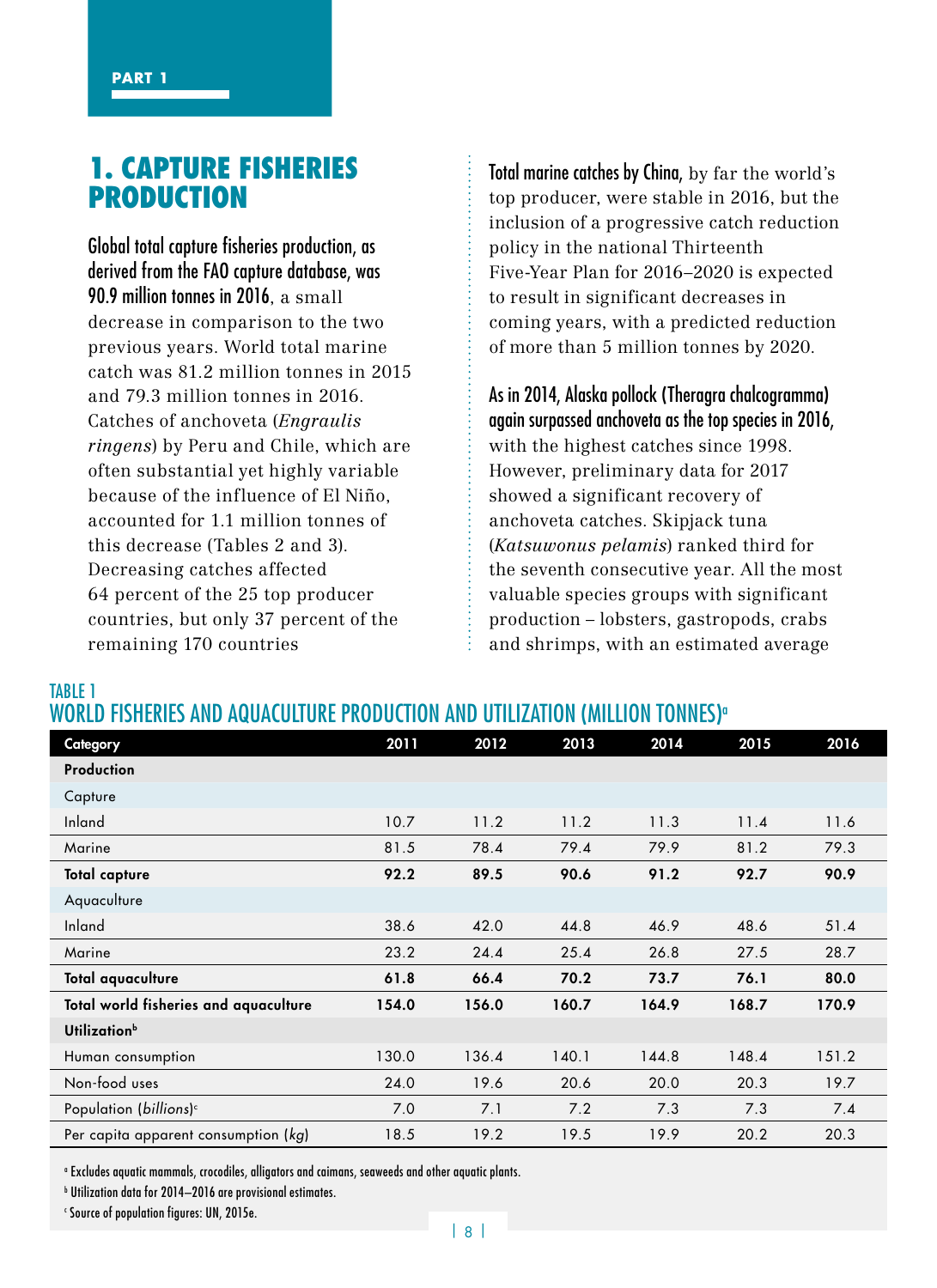value by group of USD 8 800 to USD 3 800 per tonne – marked a new catch record in 2016.

Total global catch in inland waters was 11.6 million tonnes in 2016, an increase of 2.0 percent over the previous year and of 10.5 percent in comparison to the 2005–2014 average. In 2016, 16 countries, mostly in Asia, produced almost 80 percent of these catches. The continuously increasing trend of inland fisheries production may be misleading, however, as some of the increase can be attributed to improved reporting and assessment at the country level and may not be entirely due to increased production.

### 2. AQUACULTURE PRODUCTION

Global aquaculture production (including aquatic plants) in 2016 was 110.2 million tonnes,  $with$ the first-sale value estimated at USD 243.5 billion. The first-sale value, re-estimated with newly available information for some major producing countries, is considerably higher than previous estimates. The total production included 80.0 million tonnes of food fish (USD 231.6 billion) and 30.1 million tonnes of aquatic plants (USD 11.7 billion) as well as 37 900 tonnes of non-food products (USD 214.6 million).

#### FIGURE 5 WORLD AQUACULTURE PRODUCTION OF FOOD FISH AND AQUATIC PLANTS, 1990–2016

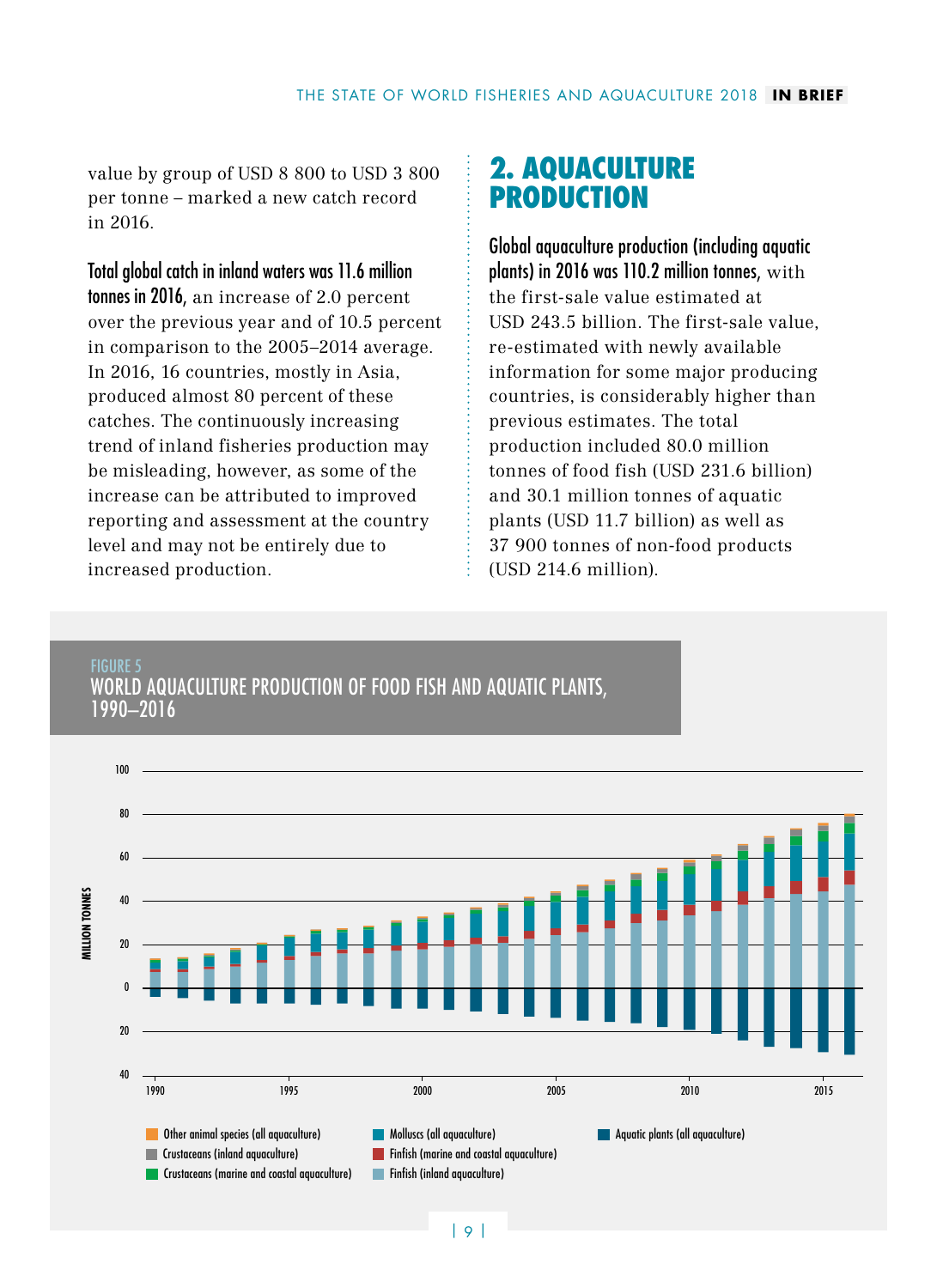The contribution of aquaculture to the global production of capture fisheries and aquaculture combined has risen continuously, reaching 46.8 percent in 2016, up from 25.7 percent in 2000. With 5.8 percent annual growth rate during the period 2001–2016, aquaculture continues to grow faster than other major food production sectors, but it no longer enjoys the high annual growth rates experienced in the 1980s and 1990s. Also, the disparity in the level of sectoral development and uneven production distribution remain great among the countries within the regions and across the world.

The growth of farming of fed aquatic animal species has outpaced the farming of unfed species in world aquaculture. The share of unfed species in total aquatic animal production decreased gradually from 2000 to 2016, shrinking by 10 percentage points to 30.5 percent.

In 2016, aquaculture was the source of 96.5 percent by volume of the total 31.2 million tonnes of wild-collected and cultivated aquatic plants combined. Global production of farmed aquatic plants, overwhelmingly dominated by seaweeds, grew in output volume from 13.5 million tonnes in 1995 to just over 30 million tonnes in 2016.

### 3. FISHERS AND FISH FARMERS

The most recent official statistics indicate that 59.6 million people were engaged in the primary sector of capture fisheries and aquaculture in 2016, with 19.3 million

people engaged in aquaculture and 40.3 million people engaged in fisheries. The proportion of those employed in capture fisheries decreased from 83 percent in 1990 to 68 percent in 2016, while the proportion of those employed in aquaculture correspondingly increased from 17 to 32 percent.

In 2016, 85 percent of the global population engaged in the fisheries and aquaculture sectors was in Asia, followed by Africa (10 percent) and Latin America and the Caribbean (4 percent). The trends in the number of people engaged in the fisheries and aquaculture primary sectors vary by region. Europe and North America have experienced the largest proportional decreases in the number of people engaged in both sectors, with particular decreases in capture fishing. In contrast, Africa and Asia, with higher population growth and increasing economically active populations in the agriculture sector, have shown a generally positive trend for the number of people engaged in capture fishing and even higher rates of increase in those engaged in aquaculture.

It is estimated that in 2016, overall, women accounted for nearly 14 percent of all people directly engaged in the fisheries and aquaculture primary sector, as compared with an average of 15.2 percent across the reporting period 2009–2016. The decrease could be partially ascribed to decreased sex-disaggregated reporting.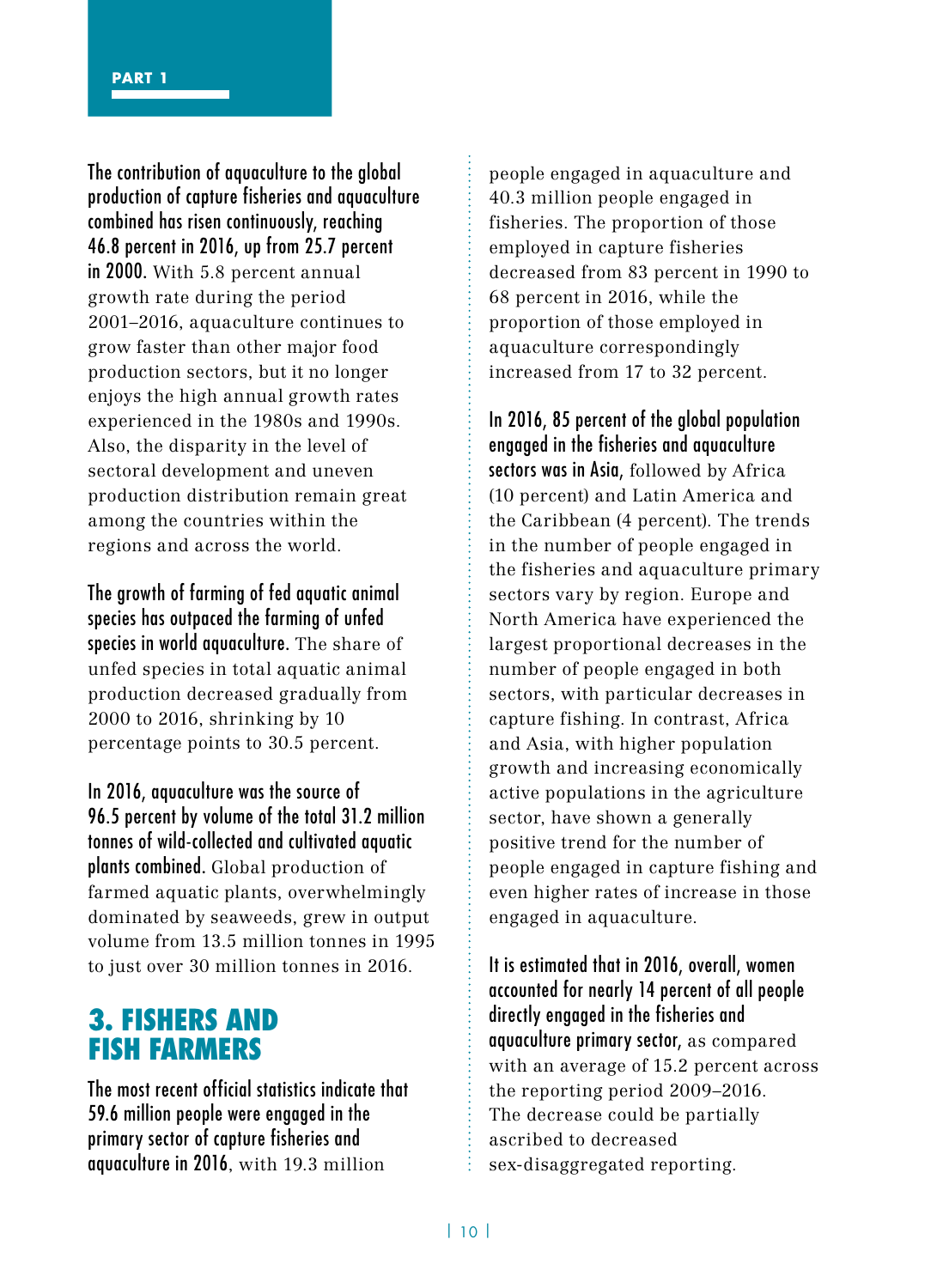| Region                                | 1995           | 2000    | 2005    | 2010    | 2011    | 2012    | 2013    | 2014    | 2015    | 2016    |
|---------------------------------------|----------------|---------|---------|---------|---------|---------|---------|---------|---------|---------|
| <b>Fisheries and aguaculture</b>      |                |         |         |         |         |         |         |         |         |         |
| Africa                                | 2 3 9 2        | 4 1 7 5 | 4 4 3 0 | 5 0 2 7 | 5 2 5 0 | 5885    | 6 0 0 9 | 5 674   | 5992    | 5 671   |
| Asia                                  | 31 296         | 39 646  | 43 926  | 49 345  | 48 9 26 | 49 040  | 47 662  | 47 730  | 50 606  | 50 468  |
| Europe                                | 530            | 779     | 705     | 662     | 656     | 647     | 240     | 394     | 455     | 445     |
| Latin America<br>and the<br>Caribbean | 1 503          | 1774    | 1 907   | 2 1 8 5 | 2 2 3 1 | 2 2 5 1 | 2 4 3 3 | 2 4 4 4 | 2 4 8 2 | 2 4 6 6 |
| North America                         | 382            | 346     | 329     | 324     | 324     | 323     | 325     | 325     | 220     | 218     |
| Oceania                               | 121            | 126     | 122     | 124     | 128     | 127     | 47      | 46      | 343     | 342     |
| Total                                 | 36 223         | 46 845  | 51418   | 57 667  | 57 514  | 58 27 2 | 56716   | 56 612  | 60 098  | 59 609  |
| <b>Fisheries</b>                      |                |         |         |         |         |         |         |         |         |         |
| Africa                                | 2 3 2 7        | 4084    | 4 2 9 0 | 4796    | 4 9 9 3 | 5 5 8 7 | 5742    | 5 4 1 3 | 5 6 8 7 | 5 3 6 7 |
| Asia                                  | 23 5 34        | 27 435  | 29 29 6 | 31 430  | 29 9 23 | 30 865  | 29 574  | 30 190  | 32 078  | 31 990  |
| Europe                                | 474            | 676     | 614     | 560     | 553     | 544     | 163     | 328     | 367     | 354     |
| Latin America<br>and the<br>Caribbean | 1 3 4 8        | 1 560   | 1 668   | 1937    | 1966    | 1982    | 2 0 8 5 | 2 0 9 2 | 2 1 0 4 | 2 0 8 5 |
| North America                         | 376            | 340     | 319     | 315     | 315     | 314     | 316     | 316     | 211     | 209     |
| Oceania                               | 117            | 121     | 117     | 119     | 122     | 121     | 42      | 40      | 334     | 334     |
| <b>Total fishers</b>                  | 28 176         | 34 216  | 36 304  | 39 157  | 37 872  | 39 411  | 37 922  | 38 379  | 40781   | 40 339  |
| Aquaculture                           |                |         |         |         |         |         |         |         |         |         |
| Africa                                | 65             | 91      | 140     | 231     | 257     | 298     | 267     | 261     | 305     | 304     |
| Asia                                  | 7762           | 12 2 11 | 14 630  | 17915   | 18 373  | 18 175  | 18 088  | 17 540  | 18 5 28 | 18 478  |
| Europe                                | 56             | 103     | 91      | 102     | 103     | 103     | 77      | 66      | 88      | 91      |
| Latin America<br>and the<br>Caribbean | 155            | 214     | 239     | 248     | 265     | 269     | 348     | 352     | 378     | 381     |
| North America                         | 6              | 6       | 10      | 9       | 9       | 9       | 9       | 9       | 9       | 9       |
| Oceania                               | $\overline{4}$ | 5       | 5       | 5       | 6       | 6       | 5       | 6       | 9       | 8       |
| <b>Total fish</b><br>farmers          | 8 0 4 9        | 12 632  | 15 115  | 18 5 12 | 19015   | 18861   | 18794   | 18 235  | 19316   | 19 27 1 |

#### TABLE 11 WORLD EMPLOYMENT FOR FISHERS AND FISH FARMERS BY REGION (thousands)

## 4. THE FISHING FLEET

The total number of fishing vessels in the world in 2016 was estimated to be about 4.6 million, unchanged from 2014. The fleet in Asia was the largest, consisting of 3.5 million vessels, accounting for 75 percent of the global fleet. In Africa and North

America the estimated number of vessels declined from 2014 by just over 30 000 and by nearly 5 000, respectively. For Asia, Latin America and the Caribbean and Oceania the numbers all increased, largely as a result of improvements in estimation procedures.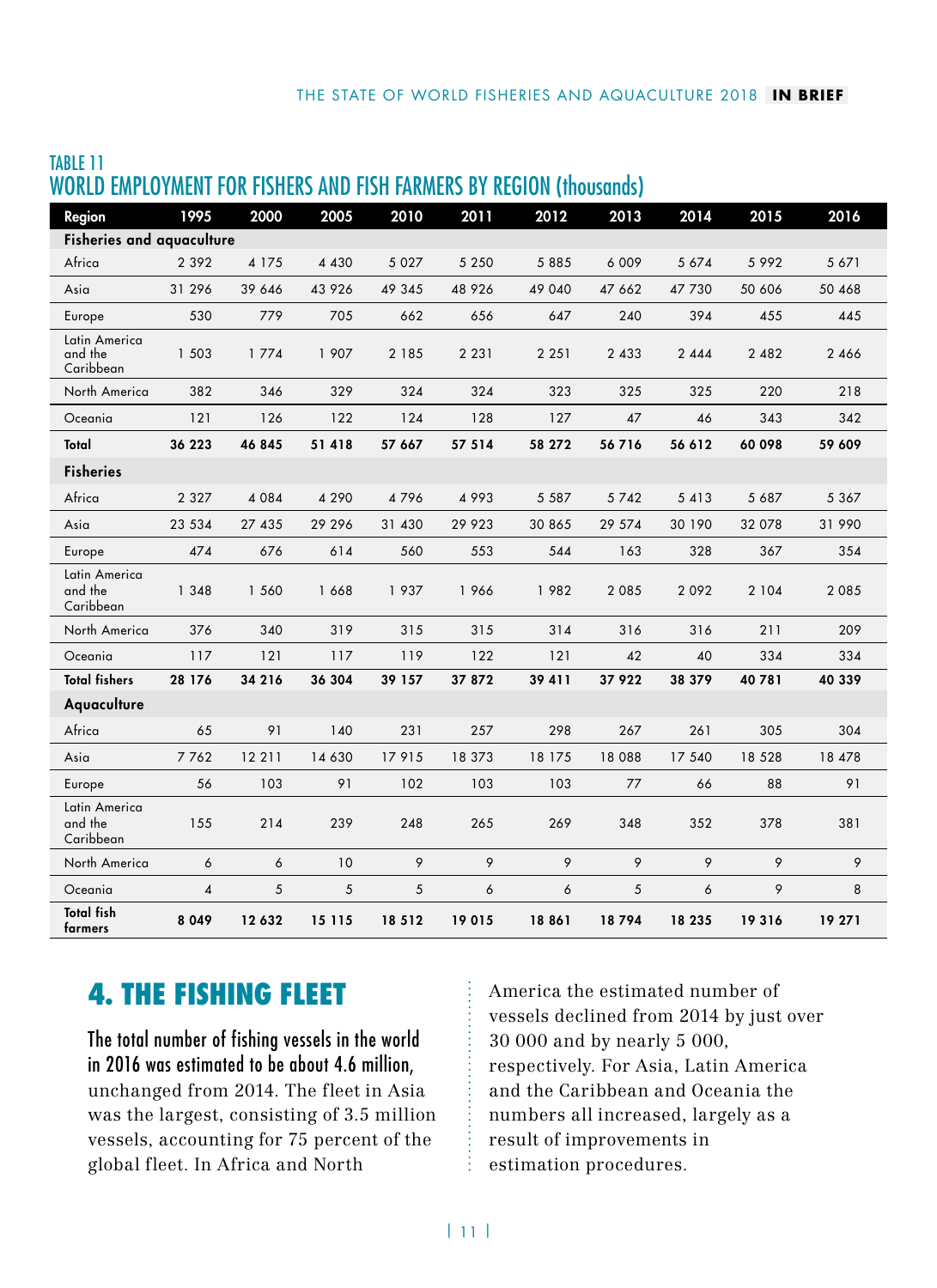FIGURE 14

Globally, the number of engine-powered vessels was estimated to be 2.8 million in 2016, remaining steady from 2014. Motorized vessels represented 61 percent of all fishing vessels in 2016, down from 64 percent in 2014, as the number of non-motorized vessels increased, probably because of improved estimations.

In 2016, about 86 percent of the motorized fishing vessels in the world were in the length overall (LOA) class of less than 12 m, the vast majority of which were undecked, and those small vessels dominated in all regions. Conversely, the largest vessels, classified as those with LOA greater than 24 m made up about 2 percent of the total fleet.

### 5. THE STATUS OF FISHERY RESOURCES

The fraction of fish stocks that are within biologically sustainable levels has exhibited a decreasing trend, from 90.0 percent in 1974 to 66.9 percent in 2015. In contrast, the percentage of stocks fished at biologically unsustainable levels increased from 10 percent in 1974 to 33.1 percent in 2015, with the largest increases in the late 1970s and 1980s.

In 2015, maximally sustainably fished stocks (formerly termed fully fished stocks) accounted for 59.9 percent and underfished stocks for 7.0 percent of the total assessed stocks. While the proportion of underfished stocks decreased



GLOBAL TRENDS IN THE STATE OF THE WORLD'S MARINE FISH STOCKS, 1974–2015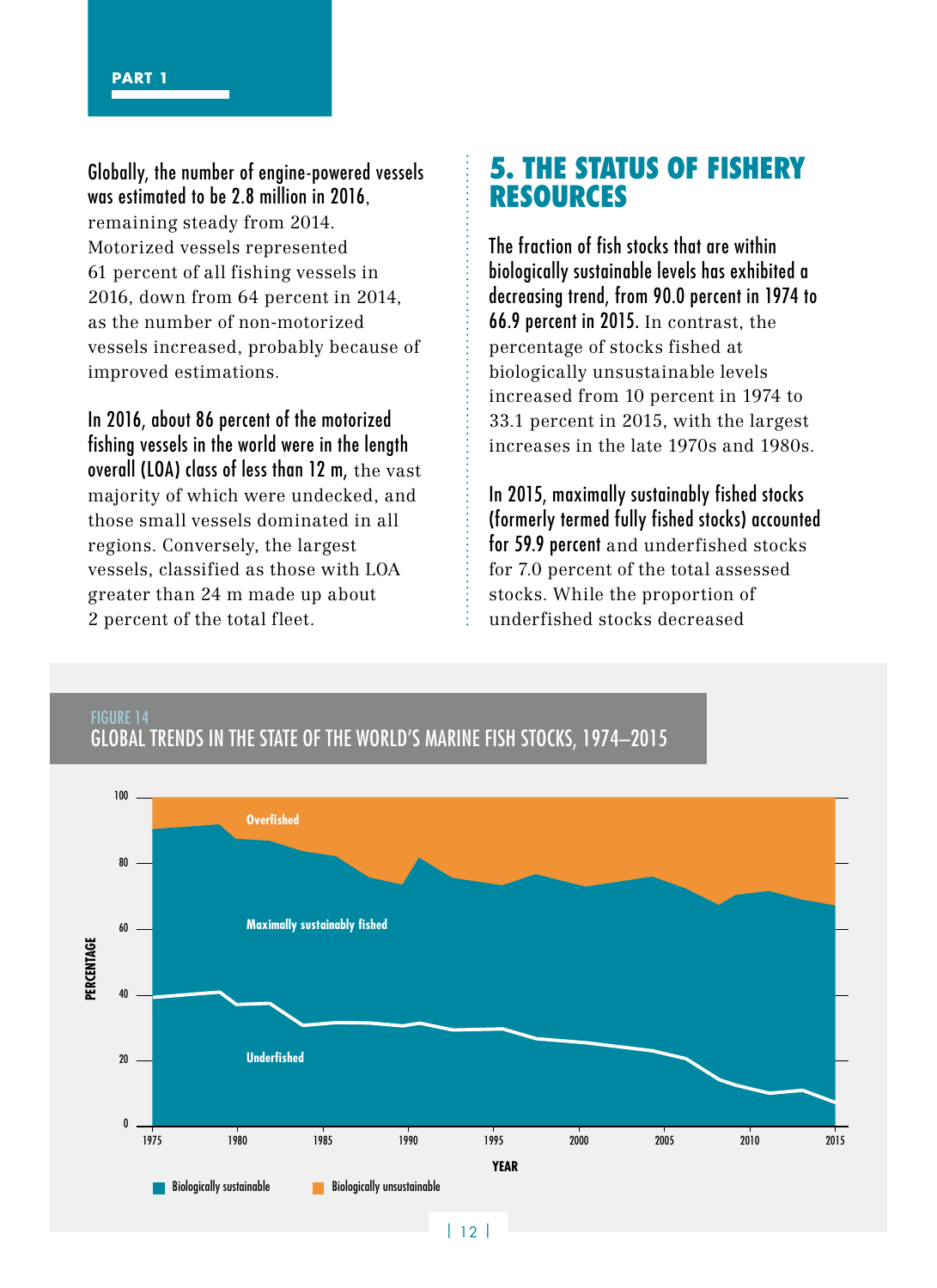continuously from 1974 to 2015, the maximally sustainably fished stocks decreased from 1974 to 1989, and then increased to 59.9 percent in 2015.

In 2015, among the 16 major statistical areas, the Mediterranean and Black Sea (Area 37) had the highest percentage (62.2 percent) of unsustainable stocks, closely followed by the Southeast Pacific 61.5 percent (Area 87) and Southwest Atlantic 58.8 percent (Area 41). In contrast, the Eastern Central Pacific (Area 77), Northeast Pacific (Area 67), Northwest Pacific (Area 61), Western Central Pacific (Area 71) and Southwest Pacific (Area 81) had the lowest proportion (13 to 17 percent) of fish stocks at biologically unsustainable levels.

### 6. FISH UTILIZATION AND PROCESSING

In 2016, of the 171 million tonnes of total fish production, about 88 percent or over 151 million tonnes were utilized for direct human consumption. This share has increased significantly in recent decades, as it was 67 percent in the 1960s.

In 2016, the greatest part of the 12 percent used for non-food purposes (about 20 million tonnes) was reduced to fishmeal and fish oil (74 percent or 15 million tonnes), while the rest (5 million tonnes) was largely utilized as material for direct feeding in aquaculture and raising of livestock and fur animals, in culture (e.g. fry, fingerlings or small adults for ongrowing), as bait, in pharmaceutical uses and for ornamental purposes.

Live, fresh or chilled is often the most preferred and highly priced form of fish and represents the largest share of fish for direct human consumption, 45 percent in 2016, followed by frozen (31 percent), prepared and preserved (12 percent) and cured (dried, salted, in brine, fermented smoked) (12 percent). Freezing represents the main method of processing fish for human consumption; it accounted for 56 percent of total processed fish for human consumption and 27 percent of total fish production in 2016.

Major improvements in processing as well as in refrigeration, ice-making and transportation have allowed increasing commercialization and distribution of fish in a greater variety of product forms in the past few decades. However, developing countries still mainly use fish in live or fresh form (53 percent of the fish destined for human consumption in 2016), soon after landing or harvesting from aquaculture. Loss or wastage between landing and consumption decreased, but still accounts for an estimated 27 percent of landed fish.

## 7. FISH TRADE AND COMMODITIES

Fish and fish products are some of the most traded food items in the world today, and most of the world's countries report some fish trade. In 2016, about 35 percent of global fish production entered international trade in various forms for human consumption or non-edible purposes.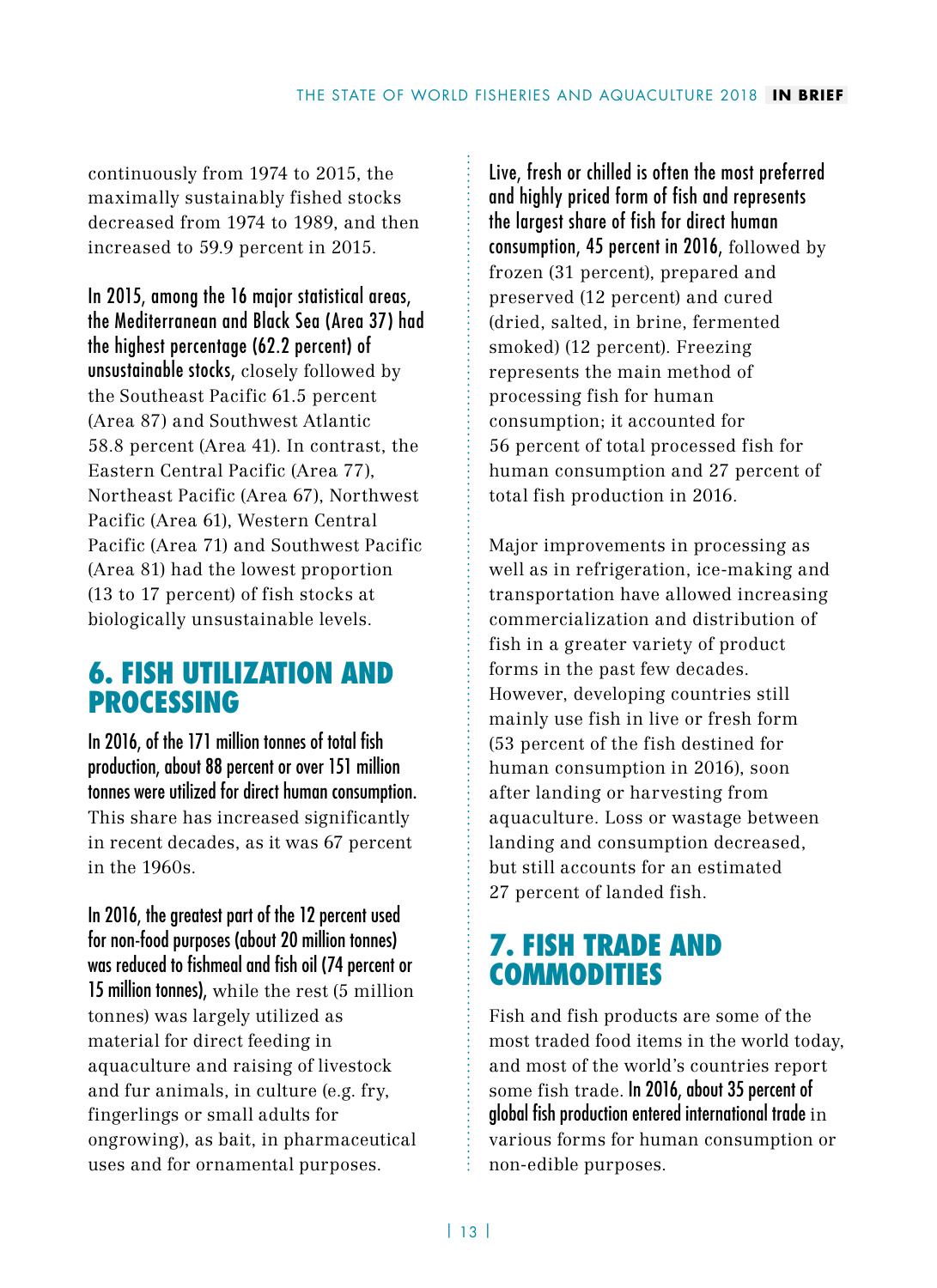#### FIGURE 21 IMPORT AND EXPORT VALUES OF FISH PRODUCTS FOR DIFFERENT REGIONS, INDICATING NET DEFICIT OR SURPLUS

















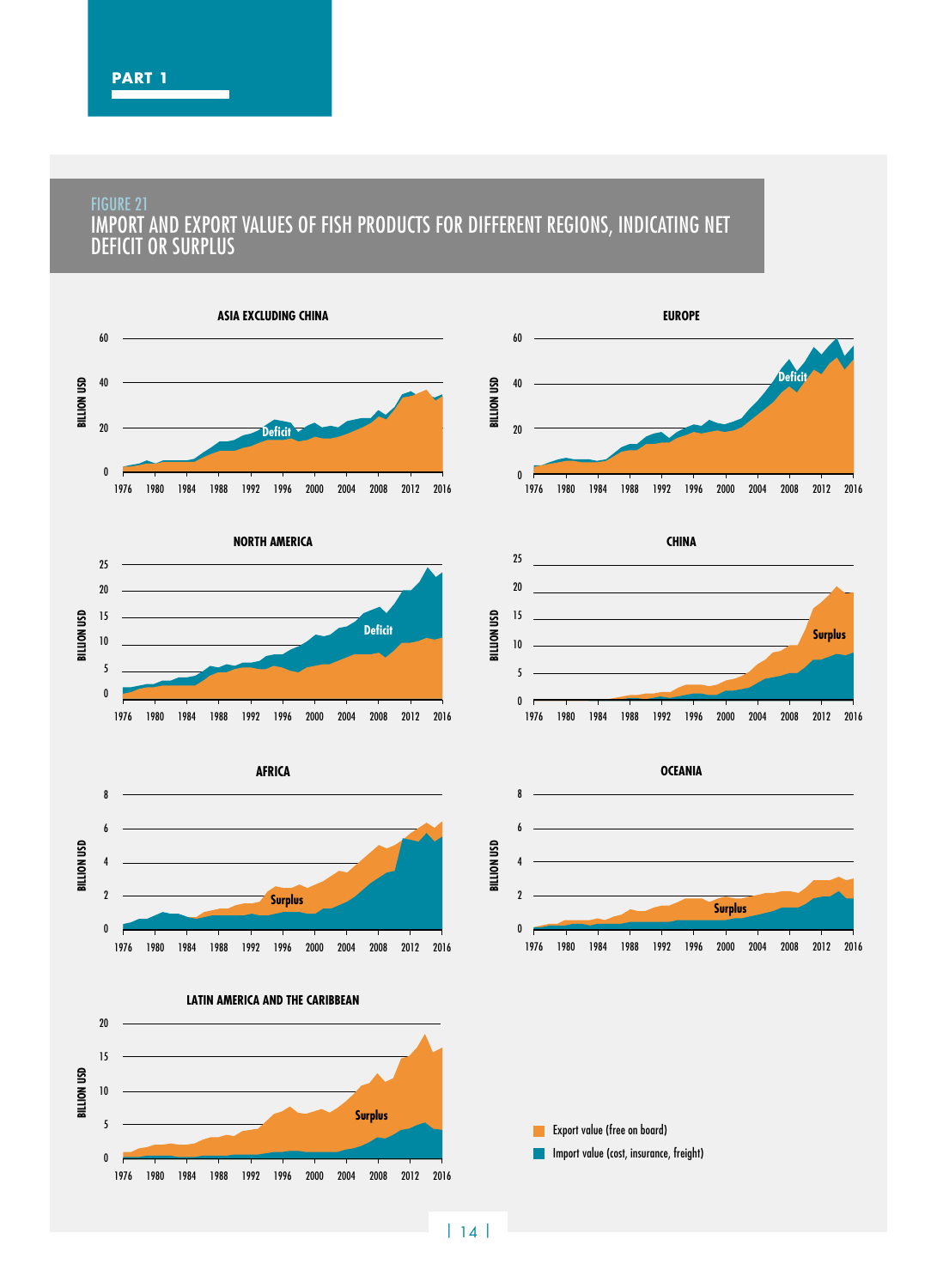The share of global fish production being exported as fish and fish products for human consumption has shown an upward trend, from 11 percent in 1976 to 27 percent in 2016. The 60 million tonnes (live weight equivalent) of total fish and fish products exported in 2016 represent a 245 percent increase over 1976, and the increase is more than 510 percent if only trade in fish for human consumption is considered.

During the same period, world trade in fish and fish products also grew significantly in value terms, with exports rising from USD 8 billion in 1976 to USD 143 billion in 2016, at an annual growth rate of 8 percent in nominal terms and 4 percent in real terms.

The rapid rate of expansion of international trade in fish and fish products over recent decades has taken place in the context of a broader process of globalization, a large-scale transformation of the world economy driven by trade liberalization and technological advancements. Developing countries play a key role in this trade and during the past 40 years, the growth rate of exports from developing countries has increased faster than from developed ones. In 2016 and, according to preliminary figures, also in 2017, developing country exports made up approximately 54 percent of the total value and about 59 percent of the total quantity (in live weight equivalent) of exports of fish and fish products.

China is the main fish producer and since 2002 has also been the largest exporter of fish and fish products, although they represent only 1 percent of its total merchandise trade. Behind China, Norway is the next largest exporter of fish and fish products, followed by Vietnam. The European Union followed by the United States and Japan are the major importers of fish and fish products. Overall developed countries accounted for about 71 percent of global import value in 2016 and, according to preliminary figures, also in 2017.

# 8. FISH CONSUMPTION

Since 1961, the average annual increase in global apparent food fish consumption (3.2 percent) has outpaced population growth (1.6 percent) and exceeded consumption of meat from all terrestrial animals, combined (2.8 percent) and individually (bovine, ovine, pig, other), except poultry (4.9 percent). In per capita terms, food fish consumption has grown from 9.0 kg in 1961 to 20.2 kg in 2015, at an average rate of about 1.5 percent per year. Preliminary estimates for 2016 and 2017 point to further growth to about 20.3 and 20.5 kg, respectively.

The expansion in consumption has been driven not only by increased production, but also by a combination of many other factors, including reduced wastage, better utilization, improved distribution channels and growing demand, linked with population growth, rising incomes and urbanization.

Globally, fish and fish products provide an average of only about 34 calories per capita per day. However more than as an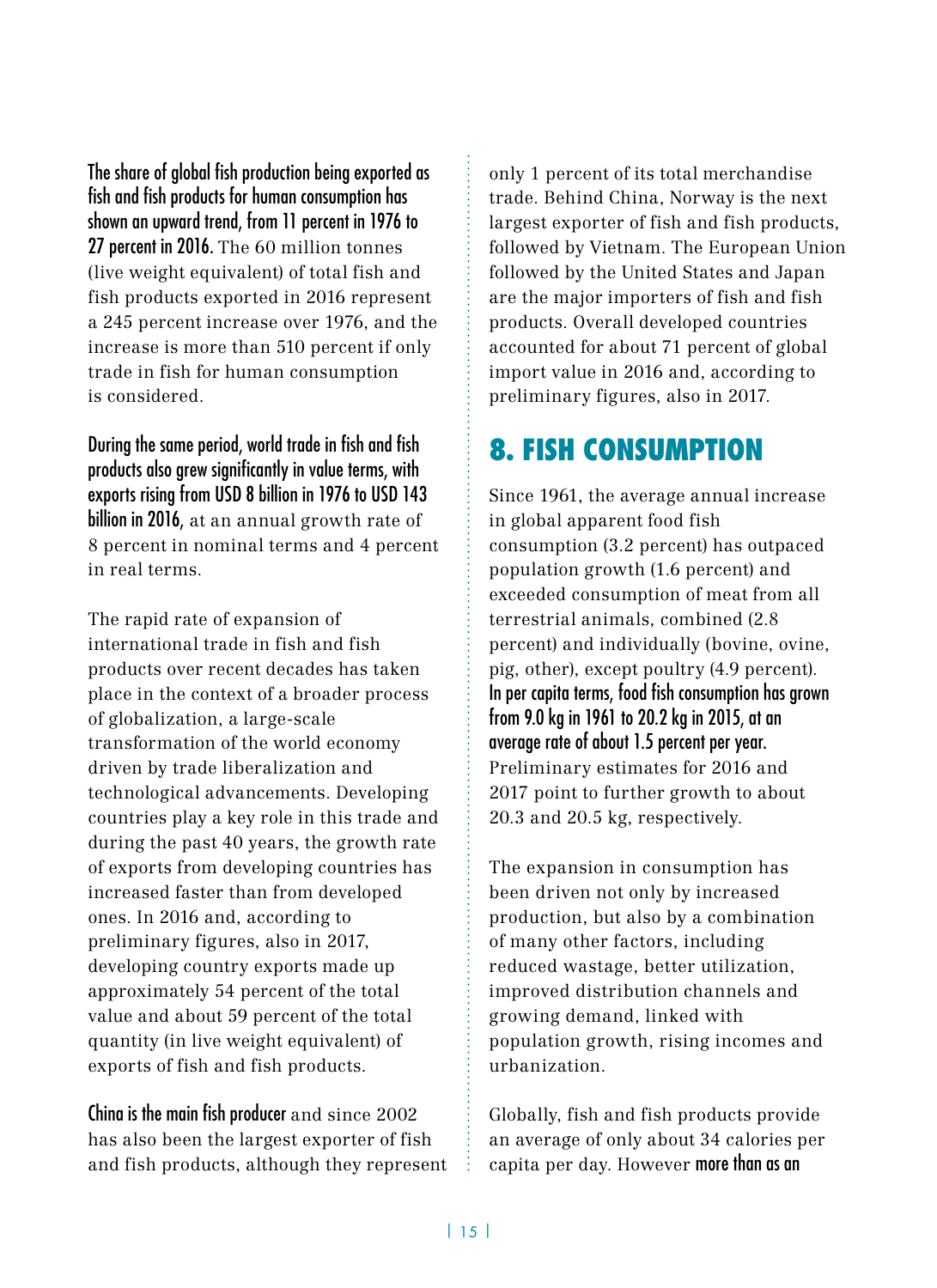energy source, the dietary contribution of fish is significant in terms of high-quality, easily digested animal proteins and especially in fighting micronutrient deficiencies. A portion of 150 g of fish provides about 50 to 60 percent of an adult's daily protein requirement. Fish proteins are essential in the diet of some densely populated countries where the total protein intake is low, and are particularly important in diets in small island developing States (SIDS).

#### Europe, Japan and the United States of America together accounted for 47 percent of the world's total food fish

consumption in 1961 but only about 20 percent in 2015. Of the global total of 149 million tonnes in 2015, Asia consumed more than two-thirds (106 million tonnes at 24.0 kg per capita). Oceania and Africa consumed the lowest share. The shift is the result of structural changes in the sector and in particular the growing role of Asian countries in fish production, as well as a significant gap between the economic growth rates of the world's more mature fish markets and those of many increasingly important emerging markets around the world, particularly in Asia.

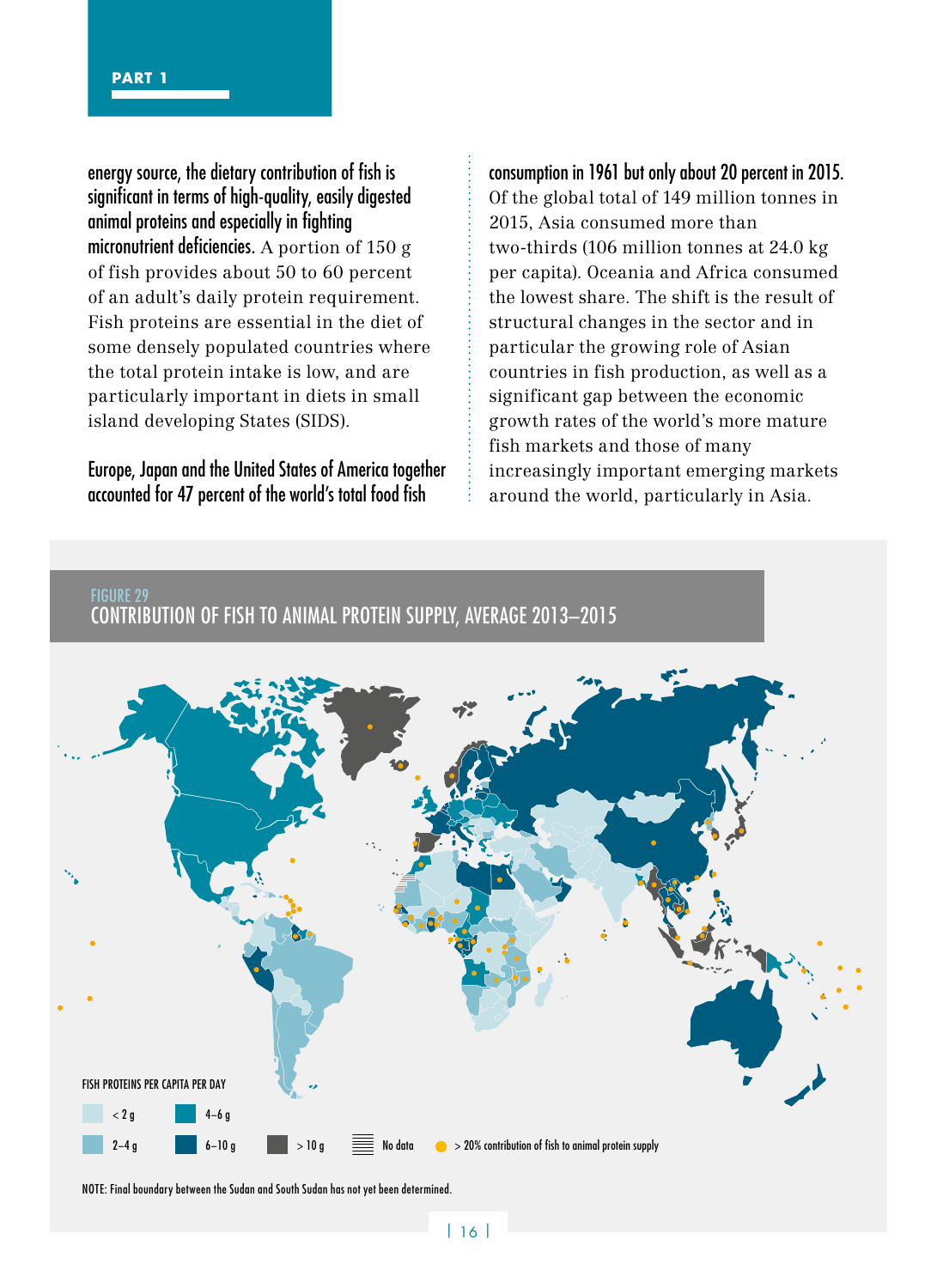

#### FIGURE 2 WORLD FISH UTILIZATION AND APPARENT CONSUMPTION

# 9. GOVERNANCE AND POLICY

In fisheries and aquaculture, the commitment to leave no one behind is a call to focus action and cooperation on achieving the core ambitions of the 2030 Agenda for the benefit of all fish workers, their families and their communities.

Sustainable Development Goal 14 (SDG 14), Life below water, has clear connections to the fisheries and aquaculture sectors. Fisheries are an integral part of healthy ecosystems, and the ecosystem approach to fisheries (EAF) and the ecosystem approach to aquaculture (EAA) are being mainstreamed in management of capture fisheries and aquaculture. However, the sector is also highly relevant to nine other

SDGs. Thus, the focus of fisheries governance and development has broadened to include not only conservation of resources, biodiversity and the environment, but also recognition of the social agency, well-being and livelihoods of people working in the sector and the contributions of fisheries to include a multiplicity of interconnected global agendas, such as for food security, nutrition and trade.

Through a series of conferences, events, and other platforms, the international community is seeking to ensure the involvement of stakeholders from the fisheries and aquaculture sector in the SDG discussions and is raising awareness to promote policies and practices that will ensure the sector's contributions towards meeting all ten relevant SDGs.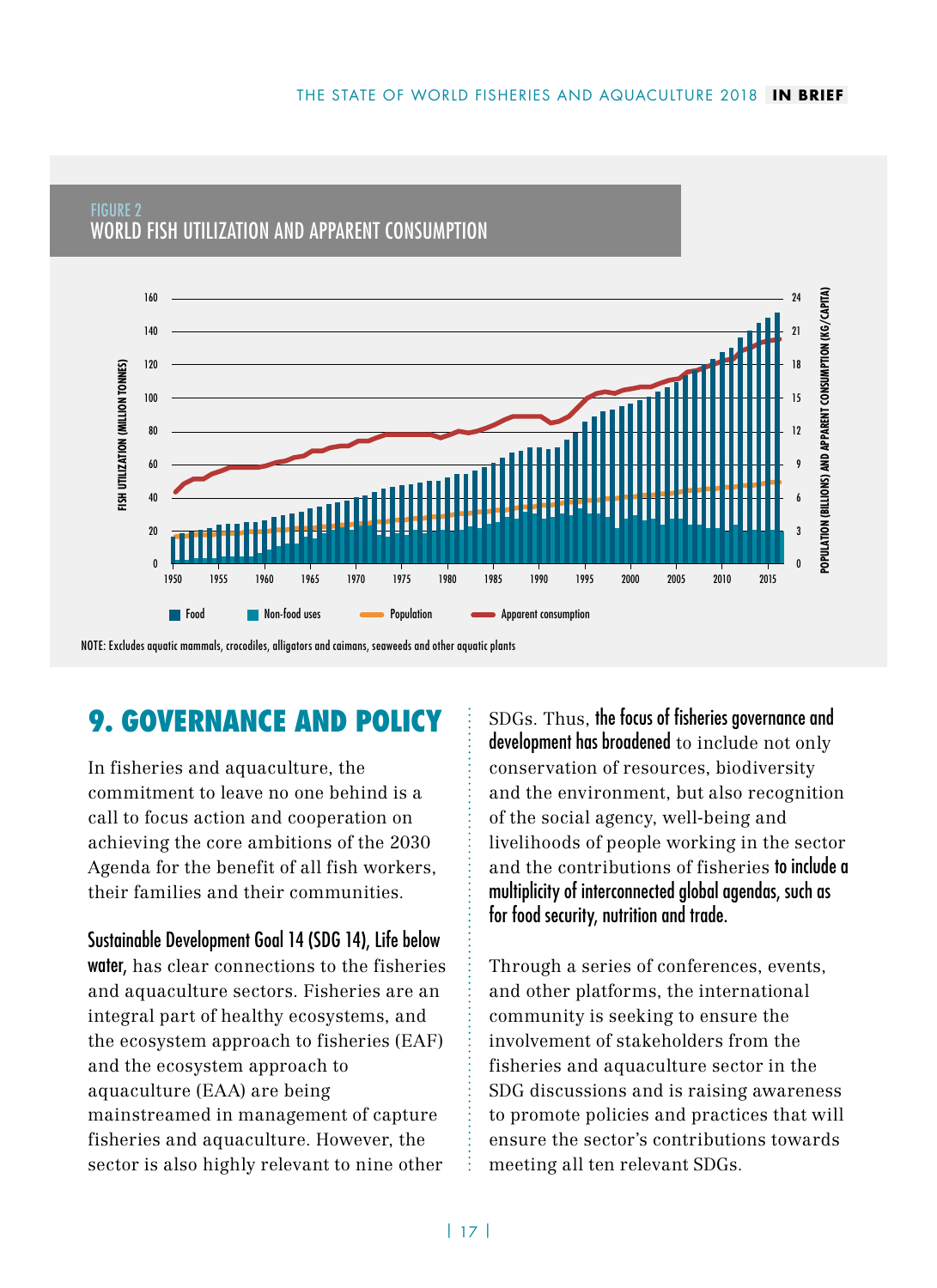The biennial meetings of the FAO Committee on Fisheries (COFI) – which serves as the only global intergovernmental forum examining major international fisheries and aquaculture issues – support the 2030 Agenda through recommendations and guidance addressed to governments, regional fishery bodies, non-governmental organizations (NGOs),

fish workers, FAO and the international community.

#### The United Nations Ocean Conference in 2017

(formally, the high-level United Nations Conference to Support the Implementation of SDG 14: Conserve and sustainably use the oceans, seas and marine resources for sustainable development) was the first UN global event

dedicated to oceans. The outcomes included adoption of a Call for Action which focuses on concrete and action-oriented recommendations and more than 1 300 voluntary commitments for future work related to the implementation of SDG 14.

With people consuming more fish than ever, the Code of Conduct for Responsible Fisheries (CCRF) is increasingly relevant as the guiding framework for implementing the principles of sustainable development in fisheries and aquaculture. New initiatives being taken to advance the implementation of CCRF include efforts to move towards SDG-compliant investments, integrated networks for reducing IUU fishing and management of the risks of food production from aquaculture.  $\blacksquare$ 

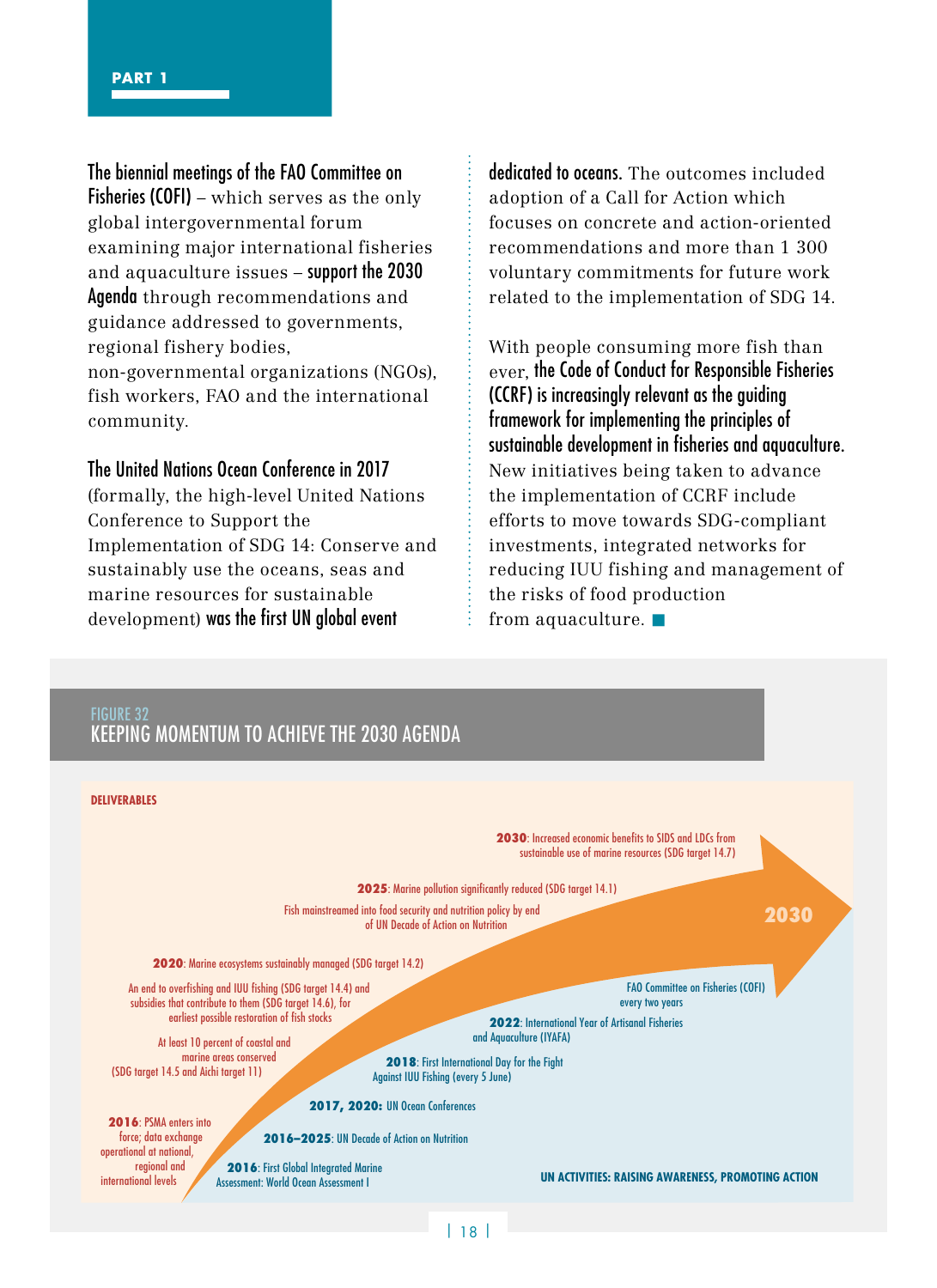# PART 2 FAO FISHERIES AND AQUACULTURE IN ACTION

art 2, "FAO Fisheries and Aquaculture in action", presents FAO's position on key work areas for which FAO strategies are established, including: FAO fisheries and sustainable art 2, "FAO Fisheries and Aquaculture in action", presents FAO's position on key work areas for which FAO strategies are established, development goals; FAO's approach to data collation, curation, management and dissemination; combatting IUU fishing; mainstreaming biodiversity in fisheries and aquaculture; inland fisheries contribution to achievement of the SDGs; fish, nutrition and health; and recent successes in implementing the ecosystem approach to fisheries and to aquaculture.

### COMBATTING ILLEGAL, UNREPORTED AND UNREGULATED FISHING: GLOBAL DEVELOPMENTS

The promotion, regulation and monitoring of responsible fishing practices, through robust fisheries management and governance frameworks, are essential for the sustainability of fisheries resources in both coastal areas and high seas.

The principles of responsible fisheries management have been prescribed in a number of international ocean and fisheries instruments. However, States do not always satisfactorily fulfil their duties in line with such instruments and IUU fishing often occurs, undermining national, regional and global efforts to manage fisheries sustainably. It is not enough for States to detect IUU fishing; they must strengthen fisheries laws and regulations and be able to take effective action against perpetrators to deter non-compliance.

Although States need to improve performance and implement port State measures, there have been important achievements in the fight against IUU fishing. These include the development and adoption of international guidelines to promote the use of catch documentation schemes (CDSs) for better traceability of fish and fish products in the value chain; the global and regional development of fishing vessel records; and the adoption of the FAO Agreement on Port State Measures to Prevent, Deter and Eliminate Illegal, Unreported and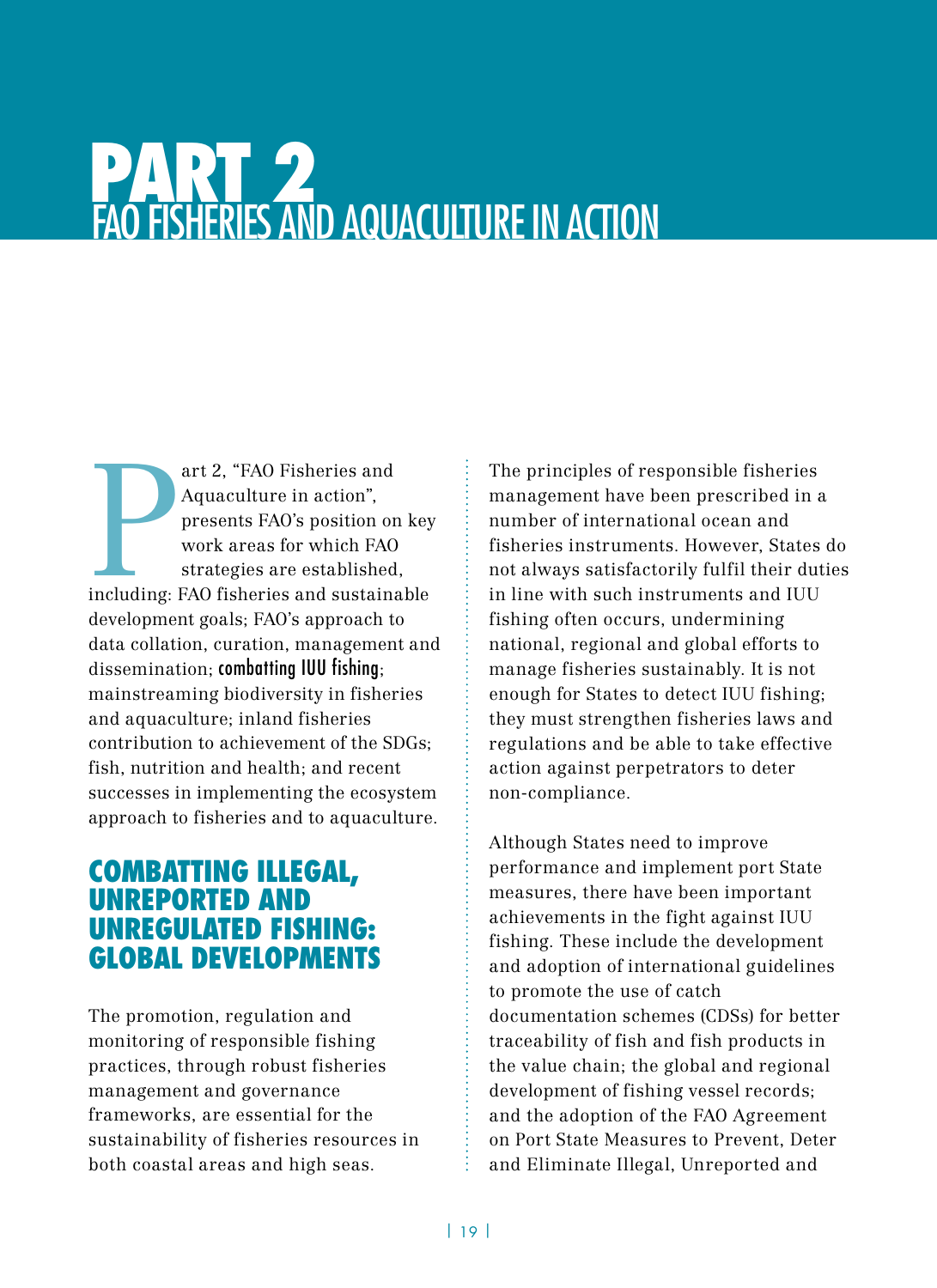Unregulated Fishing (PSMA). The PSMA, the CDS Guidelines and the Global Record represent a synergistic framework for combating IUU fishing.

# Implementation of the Port State Measures Agreement

The PSMA entered into force in June 2016 with 30 Parties, including the European Union as one Party. As of 5 April 2018, the agreement had 54 Parties and numerous other States had initiated steps to take part, ensuring that the number of ports for use by IUU fishing vessels will continue to decrease. The PSMA sets conditions for the entry and use of ports by foreign fishing vessels and defines minimum international standards to be applied by port States in reviewing information prior to the vessels' entry into port; conducting inspections in their designated ports; taking measures against vessels found to have engaged in IUU fishing; and exchanging information with concerned States.

# Global Record of Fishing Vessels, Refrigerated Transport Vessels

The Global Record of Fishing Vessels, Refrigerated Transport Vessels and

Supply Vessels (Global Record) was launched in April 2017, less than a year after the entry into force of the PSMA. This information system, which has been widely supported by FAO Members and Observers, is expected to close the information gap on vessels carrying out fishing and fishing-related activities. In addition to recording identification information such as registration, vessel characteristics and ownership, it also includes information relevant to the fight against IUU fishing such as previous vessel names, owners and operators as well as authorizations to fish, transship or supply and history of compliance.

# Catch documentation schemes

Voluntary Guidelines on Catch Documentation Schemes were officially approved by the Conference of FAO in July 2017, following a lengthy development process. The guidelines are designed to provide assistance to States, RFMOs (Regional Fishery Management Organizations), regional economic integration organizations and other intergovernmental organizations in developing and implementing new Catch Documentation Schemes or harmonizing or reviewing existing ones.  $\blacksquare$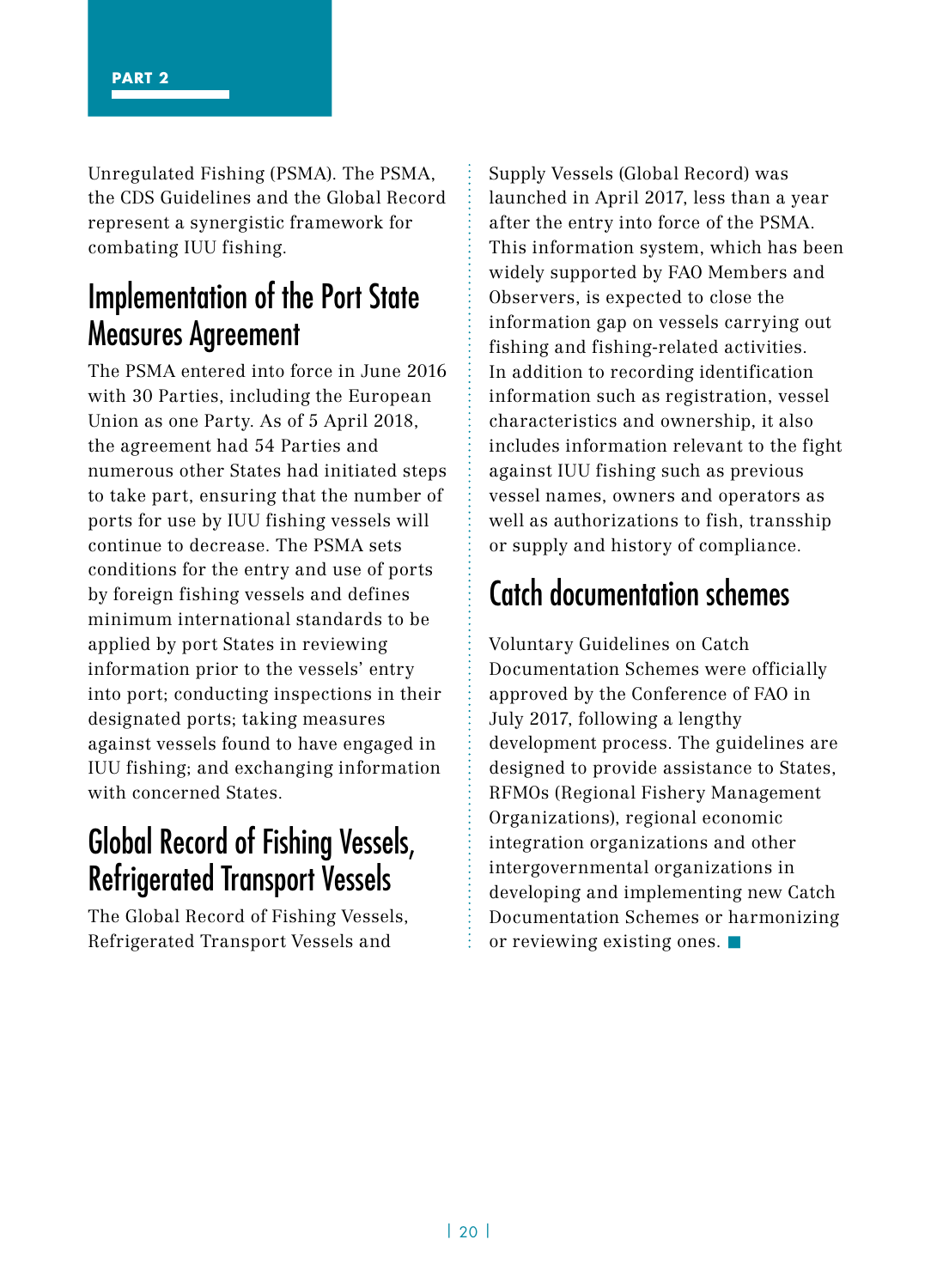# PART 3 HIGHLIGHTS OF ONGOING STUDIES

art 3, "Highlights of ongoing studies", discusses global issues and reviews possible solutions and strategies with specific attention to cross-cutting and cross-sectoral aspects. art 3, "Highlights of ongoing studies", discusses global issues and reviews possible solutions and strategies with specific attention to Topics include State Measures to Prevent, Deter and Eliminate Illegal, Unreported and Unregulated Fishing (PSMA); climate change impacts and responses; small-scale fisheries and aquaculture; realizing aquaculture's potential; market developments; sustainable value chains and consumer protection; ocean pollution; and social issues in fisheries and aquaculture.

### CLIMATE CHANGE IMPACTS AND RESPONSES

The Paris Agreement of the United Nations Framework Convention on Climate Change (UNFCCC), which came into force on 5 October 2016, strengthens the global response to climate change and is an integral part of the 2030 Agenda, wherein SDG 13 calls for urgent actions to combat climate change and its impact. Implementation of the Paris

Agreement is based on Nationally Determined Contributions (NDCs).

Over 80 countries have so far included fisheries and/or aquaculture in their priority adaptation areas and actions, but these priority areas have limited specificity and ambition, mainly because of limited understanding of the impacts of climate change, insufficient guidance on adaptation tools, and insufficient technical capacity to integrate fisheries and aquaculture in nationally determined contributions (NDCs). Addressing these elements would ensure that effective measures are taken to minimize the negative impacts of climate change.

# Assessing climate change impacts for fisheries and aquaculture

Primary production of the global ocean is expected to decline by 6 percent by 2100 and by 11 percent in tropical zones. Diverse models predict that by 2050, the total global fish catch potential may vary by less than 10 percent depending on the trajectory of greenhouse gas emissions, but with very significant geographical variability.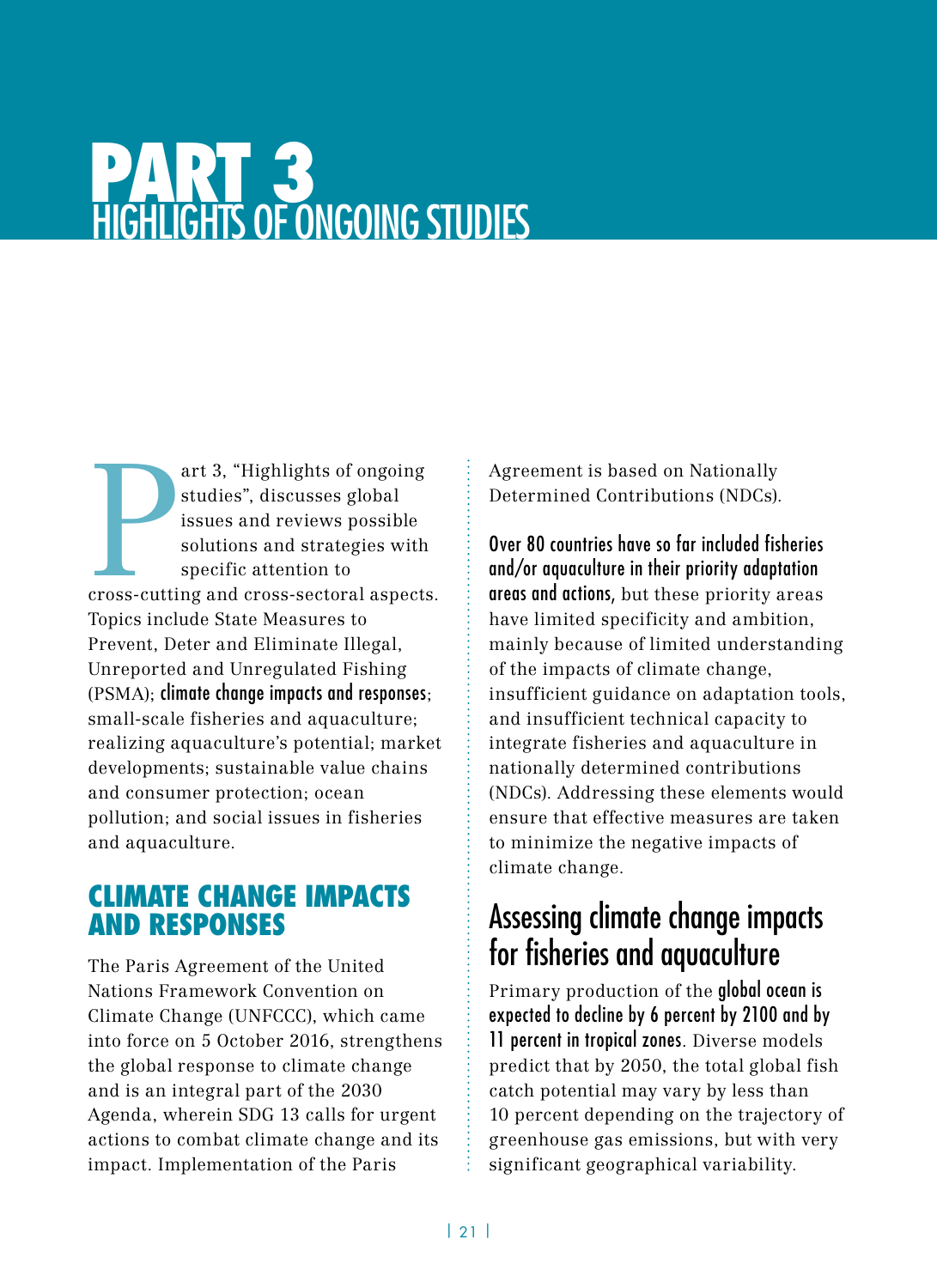#### FIGURE 39 EXAMPLES OF PROJECTED IMPACTS AND VULNERABILITIES ASSOCIATED WITH CLIMATE CHANGE IN OCEAN SUBREGIONS (TOP), WITH EXAMPLES OF RISKS TO FISHERIES FROM OBSERVED AND PROJECTED IMPACTS (BOTTOM)



O PROJECTED IMPACTS AND VULNERABILITIES ASSOCIATED WITH CLIMATE CHANGE

NOTE: Level of confidence is indicated in brackets SOURCE: Modified from Figure 30-12 in Hoegh-Guldberg *et al.*, 2014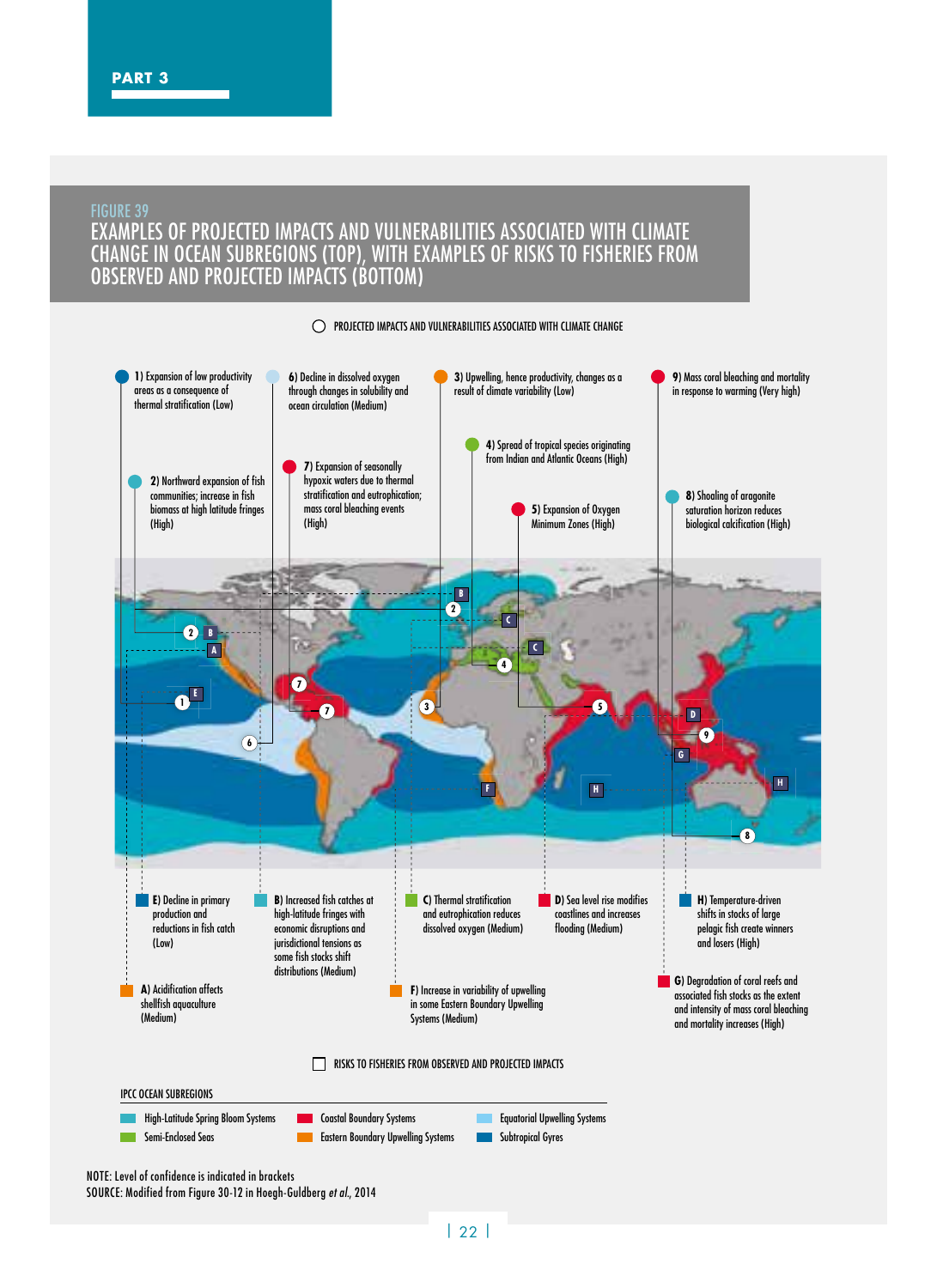While impacts will be predominately negative in many fisheries-dependent tropical regions, opportunities will also arise in temperate regions.

Recent projections also reveal decreases in both marine and terrestrial production in almost 85 percent of coastal countries analysed, varying widely in their national capacity to adapt (Blanchard *et al.*, 2017). These findings underline the importance of responding to climate change in a coordinated manner across all food systems, to ensure opportunities are maximized and negative impacts reduced, and to secure food and livelihood provision.

# Adaptation concepts and tools

IPCC (2014) defines adaptation as "the process of adjustment to actual or expected climate and its effects". Low-income countries and population groups, in particular, often lack the institutional, financial and technological capacity to adapt effectively. The Paris Agreement thus urges a significant increase in financial assistance for adaptation in developing countries. Adaptation interventions may be designed to target three areas or a

combination of these: Institutions and management; Livelihood adaptation; Resilience and risk reduction.

# Guiding countries on the integration of fisheries and aquaculture in National Adaptation Plans

National Adaptation Plans (NAPs) are mechanisms to enhance medium- to long-term climate change adaptation planning formally established at the sixteenth Conference of the Parties to UNFCCC (COP 16) in 2010. In support of the NAP process, FAO has developed a set of guidelines (in addition to the ones issued by the UNFCCC) for all agricultural sectors as well as specific guidelines for fisheries and aquaculture.

The guidance for fisheries and aquaculture builds on the principles of EAF/EAA, proposing clear steps to ensure that the specificities of the sector are reflected in the NAP process and support adaptation planning within the sector. The guidance addresses the following four elements: Institutional stocktaking and assessment; Technical assessment; Planning integration; and Implementation.  $\blacksquare$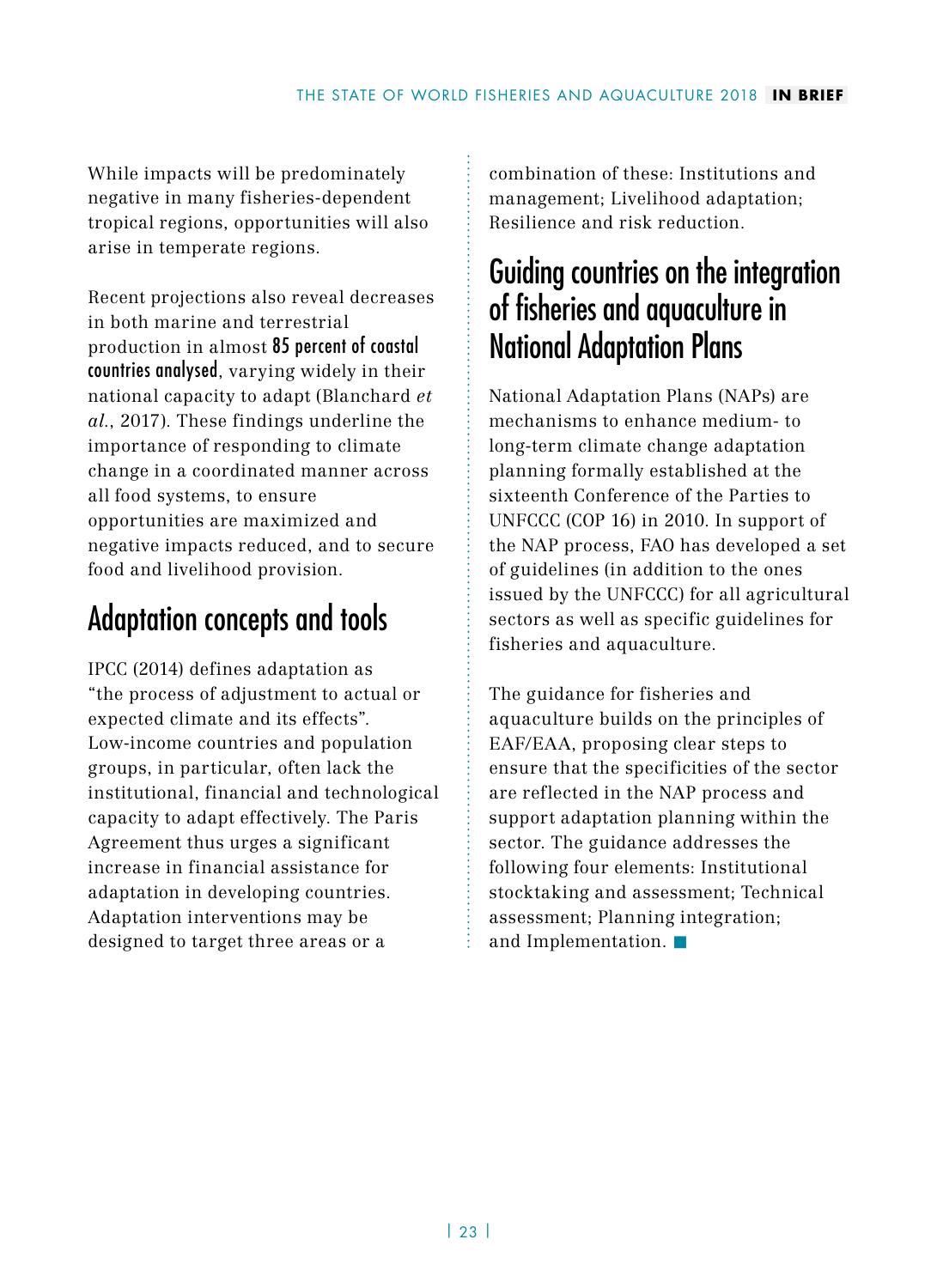# PART 4 OUTLOOK AND EMERGING ISSUES

art 4, "Outlook and emerg<br>issues", is firmly geared c<br>sectoral perspectives thro<br>modelled projections and<br>prospective review of our<br>changing environment. It addresses art 4, "Outlook and emerging issues", is firmly geared on sectoral perspectives through modelled projections and a prospective review of our emerging topics such as blue growth (an innovative, integrated and multisectoral approach to the management of aquatic resources aimed at maximizing the ecosystem goods and services obtained from the use of oceans, inland waters and wetlands, while also providing social and economic benefits); regional cooperation for sustainable development; the role of regional fishery bodies in aquaculture development; and disruptive technologies (new technologies that are not yet refined but have the potential to change fishing activity, to make it safer, more precise, more predictable and more sustainable).

## PROJECTIONS OF FISHERIES, AQUACULTURE AND MARKETS

This section presents short-term fish demand and supply projections and medium-term projections obtained using the FAO fish model, a dynamic policy-specific partial equilibrium model developed in 2010 to gain insight on the potential path of development of the fisheries and aquaculture sector.

# Baseline projections

Production: Based on the assumption of higher demand and technological improvements, total world fish production (capture plus aquaculture, excluding aquatic plants) is expected to continue to expand over the course of the projection period to reach 201 million tonnes in 2030. This represents a growth of 18 percent over 2016, or 30 million tonnes at a lower annual growth rate (1.0 percent) than observed in the period 2003–2016 (2.3 percent). The major growth in production is expected to originate from aquaculture, which is projected to reach 109 million tonnes in 2030, with growth of 37 percent over 2016.

Prices: The sector is expected to enter a decade of higher prices in nominal terms. Factors driving this tendency include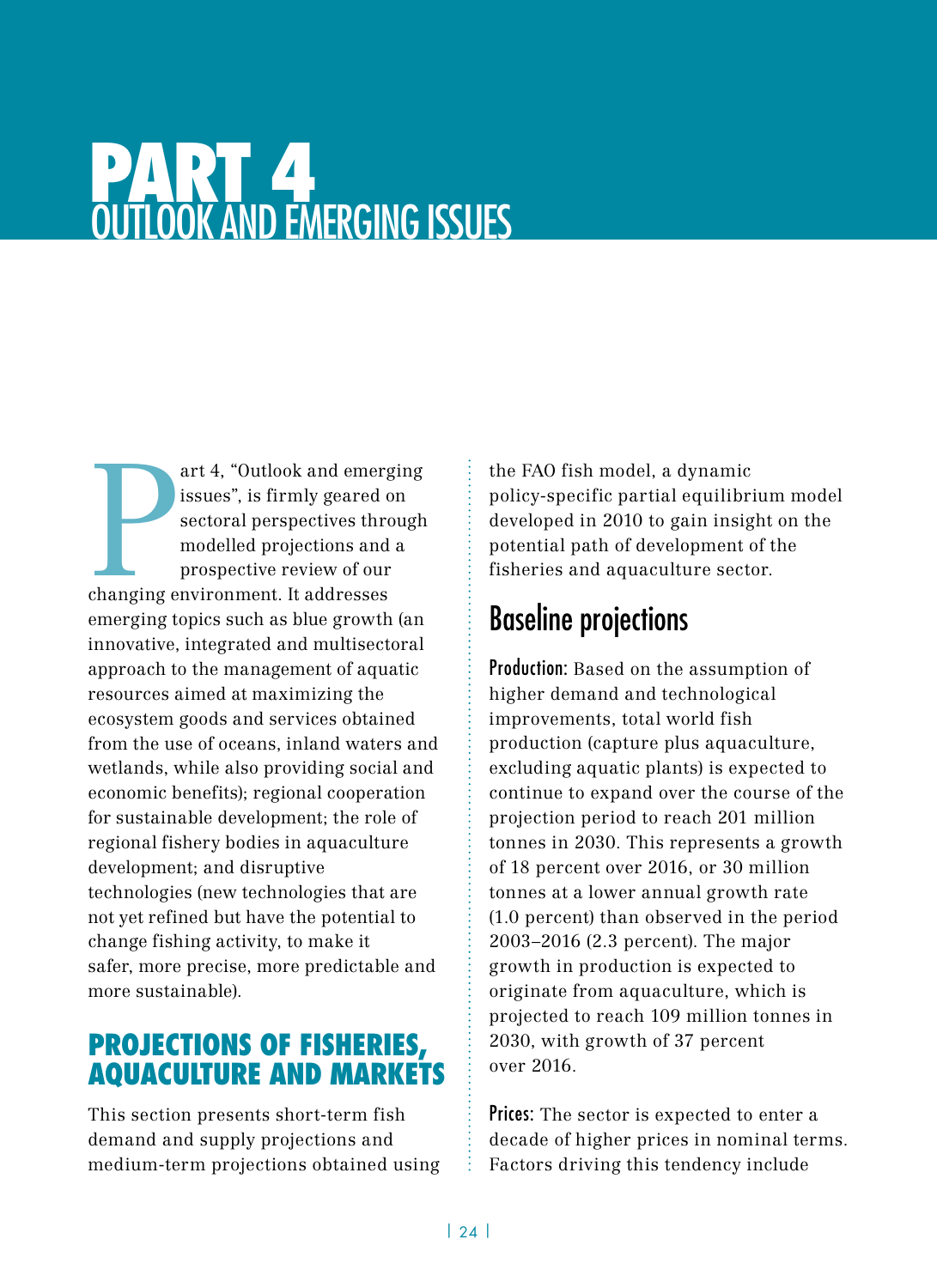income, population growth and meat prices on the demand side; and the potential slight decline in capture fisheries production as a result of policy measures in China, the slowdown in growth of aquaculture production and cost pressure from some crucial inputs (e.g. feed, energy and crude oil) on the supply side. In real terms, adjusted for inflation, it is assumed that all prices will decline slightly over the projection period but will remain high. As aquaculture is expected to represent a higher share of world fish supply, aquaculture could have a stronger impact on price formation in the sector overall (both production and trade).

Consumption: A growing share of fish production is expected to be destined for

FIGURE 50

human consumption (around 90 percent). The driving force behind this increase will be a combination of rising incomes and urbanization, linked with the expansion of fish production and improved distribution channels. World food fish consumption in 2030 is projected to be 20 percent (or 30 million tonnes live weight equivalent) higher than in 2016. However, it is predicted that average annual growth rate will be slower in the projection period (+1.2 percent) than in the 2003–2016 period (+3.0 percent), mainly because of reduced production growth, higher fish prices and a deceleration in population expansion.

In per capita terms, world fish consumption is projected to reach 21.5 kg in 2030, up from 20.3 kg in 2016.



#### GLOBAL CAPTURE FISHERIES AND AQUACULTURE PRODUCTION, 1990–2030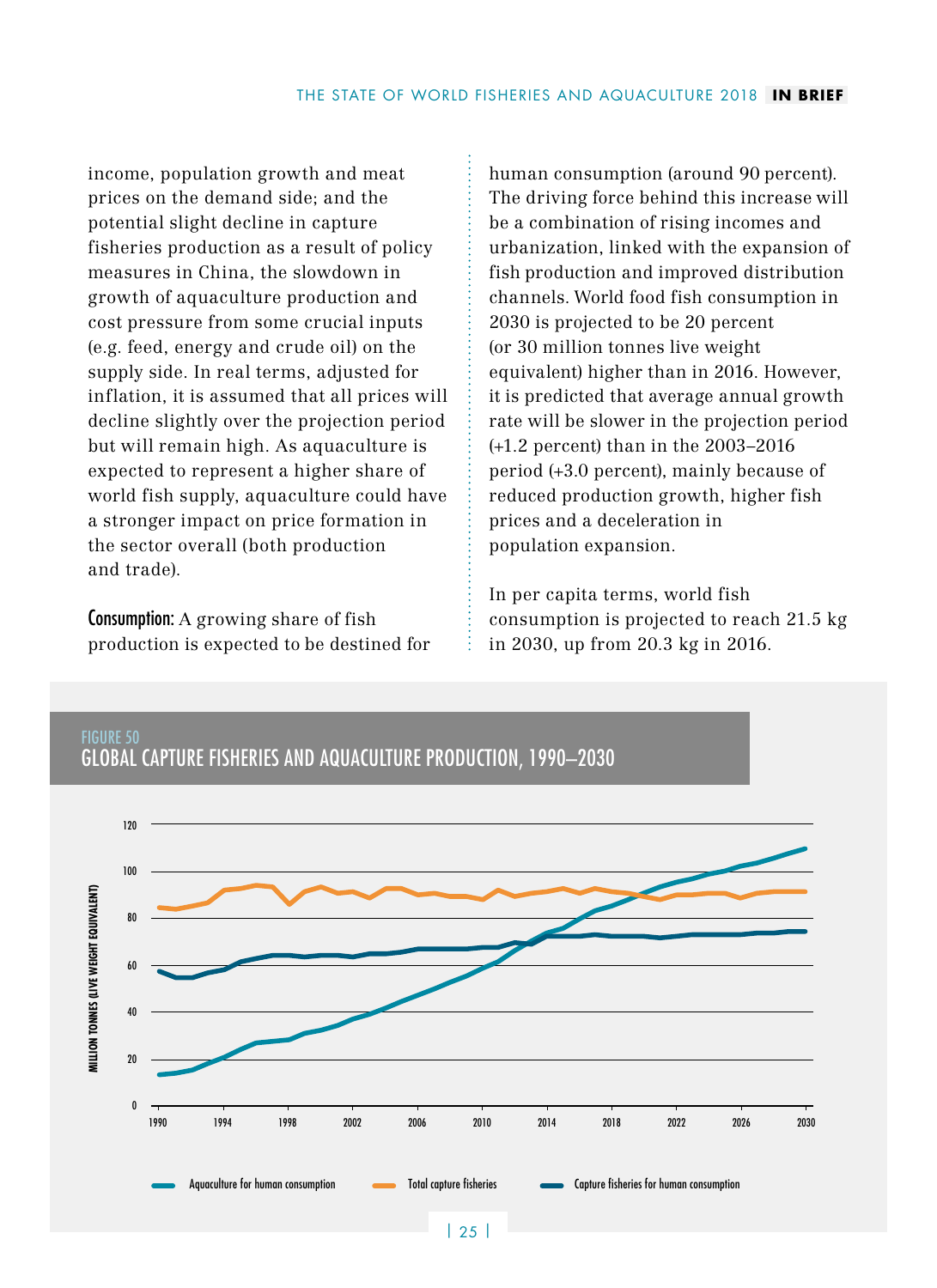The highest growth rates are projected for Latin America (+18 percent) and for Asia and Oceania (+8 percent each). In Africa, per capita fish consumption is expected to decrease by 0.2 percent per year up to 2030, declining from 9.8 kg in 2016 to 9.6 kg in 2030, as a result of population growth outpacing supply.

Trade: Fish and fish products will continue to be highly traded. It is projected that about 31 percent of total fishery production will be exported in 2030 (38 percent if trade within the European Union is included), in the form of different products for human consumption or non-edible purposes, traded at various stages of processing. In quantity terms, world trade of fish for human consumption is expected to grow by 24 percent in the projection period and to reach more than 48million tonnes in live weight equivalent in 2030 (60.6 million tonnes if trade within the European Union is included). China will continue to be the major exporter of fish for human consumption (followed by Viet Nam and Norway), with its share in total fish exports for human consumption remaining at 20 percent.

# Summary of main outcomes from the projections

The following major trends for the period up to 2030 emerge from the analyses:

- } World fish production, consumption and trade are expected to increase, but with a growth rate that will slow over time.
- ▶ Despite reduced capture fisheries production in China, world capture fisheries production is projected to increase slightly through increased production in other areas if resources are properly managed.
- $\rightarrow$  Expanding world aquaculture production, although growing more slowly than in the past, is anticipated to fill the supply–demand gap.
- } Prices will all increase in nominal terms while declining in real terms, although remaining high.
- } Food fish supply will increase in all regions, while per capita fish consumption is expected to decline in Africa, which raises concerns in terms of food security.
- $\blacktriangleright$  Trade in fish and fish products is expected to increase more slowly than in the past decade, but the share of fish production that is exported is projected to remain stable  $\blacksquare$